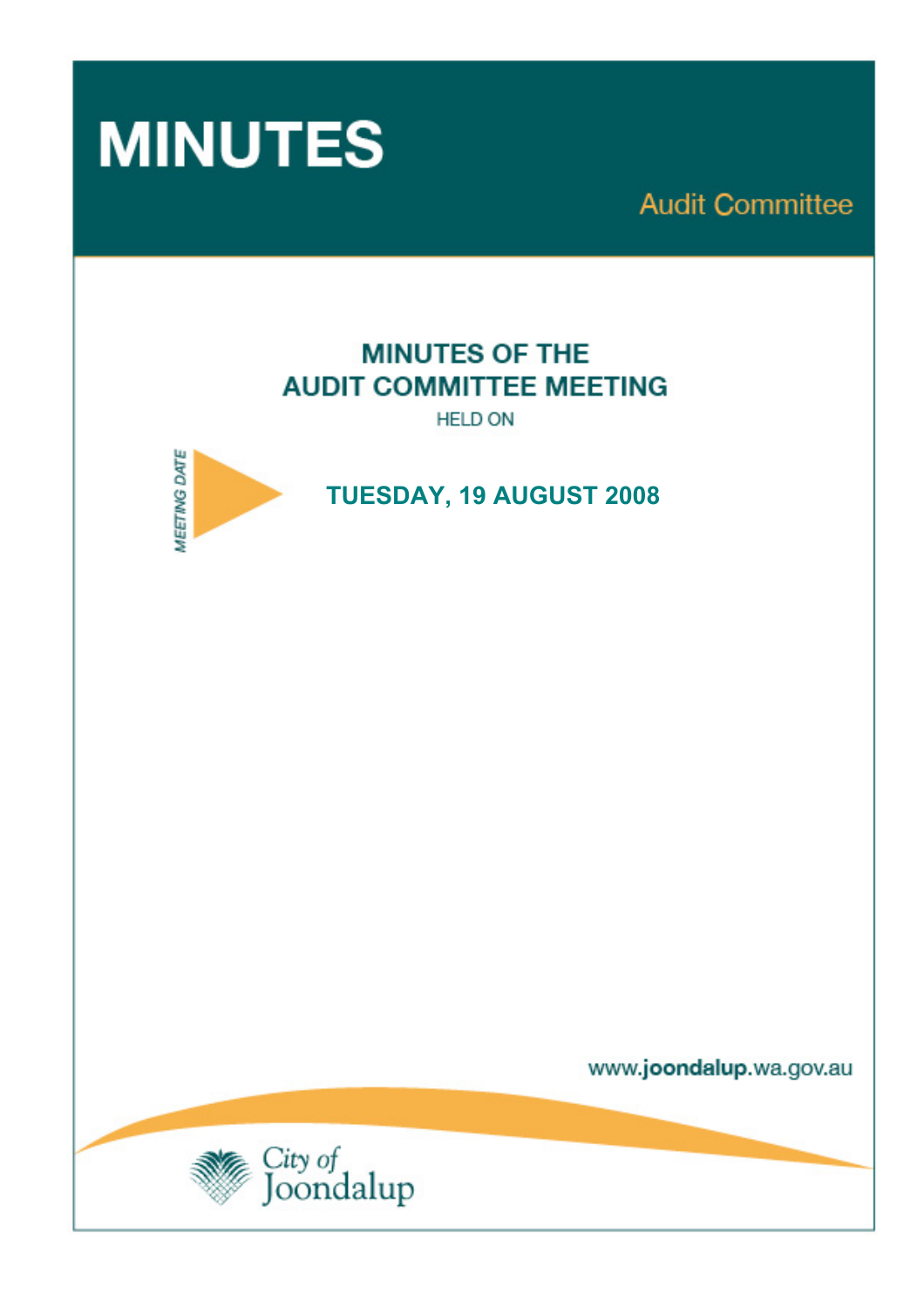# **CITY OF JOONDALUP**

## **MINUTES OF THE AUDIT COMMITTEE MEETING HELD IN CONFERENCE ROOM 3, JOONDALUP CIVIC CENTRE, BOAS AVENUE, JOONDALUP ON TUESDAY, 19 AUGUST 2008**

# **ATTENDANCE**

#### **Committee Members:**

| Cr Tom McLean<br>Cr Marie Macdonald | North Ward<br><b>Central Ward</b> | <b>Presiding Person</b><br><b>Deputy Presiding Person</b> |
|-------------------------------------|-----------------------------------|-----------------------------------------------------------|
| <b>Mayor Troy Pickard</b>           |                                   |                                                           |
| Cr Fiona Diaz                       | South Ward                        |                                                           |

#### **Officers:**

| Mr Garry Hunt     | <b>Chief Executive Officer</b>       | Absent from 1718 hrs to 1719 hrs |
|-------------------|--------------------------------------|----------------------------------|
| Mr Mike Tidy      | <b>Director Corporate Services</b>   |                                  |
| Mr Peter McGuckin | Internal Auditor                     |                                  |
| Mrs Janet Foster  | Administrative Services Co-ordinator |                                  |
| Mrs Rose Garlick  | <b>Administrative Secretary</b>      |                                  |

#### **IN ATTENDANCE**

Mr Patrick Warr, Auditor *to 1718 hrs to 1718 hrs* 

## **DECLARATION OF OPENING**

The Presiding Person declared the meeting open at 1710 hrs

## **APOLOGIES/LEAVE OF ABSENCE**

Apologies Cr Albert Jacob Cr Michele John

## **CONFIRMATION OF MINUTES**

#### MINUTES OF THE AUDIT COMMITTEE MEETING HELD ON 26 FEBRUARY 2008

**MOVED Cr Macdonald, SECONDED Cr Diaz that the minutes of the meeting of the Audit Committee held on 26 February 2008 be confirmed as a true and correct record.** 

#### The Motion was Put and **CARRIED** (4/0)

**In favour of the Motion:** Crs McLean, Diaz, Macdonald, and Mayor Pickard

## **ANNOUNCEMENTS BY THE PRESIDING PERSON WITHOUT DISCUSSION**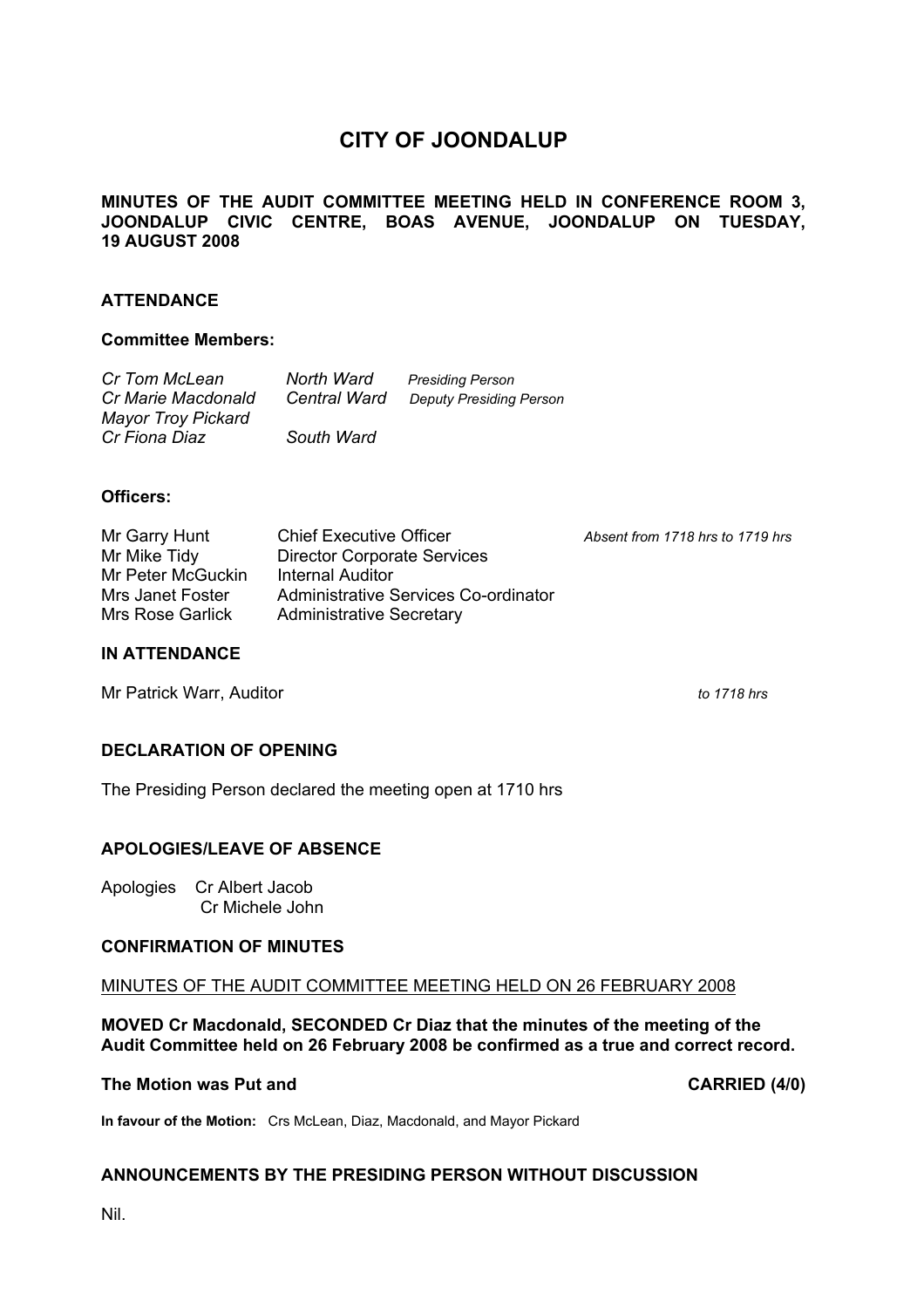# **DECLARATIONS OF INTEREST**

# **Disclosure of Financial Interests**

Nil.

# **Disclosure of interest affecting impartiality**

Elected Members and staff are required under the Code of Conduct, in addition to declaring any financial interest, to declare any interest that may affect their impartiality in considering a matter. This declaration does not restrict any right to participate in or be present during the decision-making process. The Elected Member/employee is also encouraged to disclose the nature of the interest.

| <b>Name/Position</b>      | Mr Garry Hunt, Chief Executive Officer               |
|---------------------------|------------------------------------------------------|
| <b>Item No/Subject</b>    | Item 6 - CEO's Credit Card Expenditure and           |
|                           | Item 7 - Increase in the Maximum Limit for the CEO's |
|                           | Corporate Credit Card                                |
| <b>Nature of interest</b> | Interest that may affect impartiality                |
| <b>Extent of interest</b> | The CEO is the card holder                           |

# **IDENTIFICATION OF MATTERS FOR WHICH THE MEETING MAY SIT BEHIND CLOSED DOORS**

Nil.

# **PETITIONS AND DEPUTATIONS**

Nil.

# **REPORTS**

# **ITEM 1 ATTENDANCE OF THE CITY'S AUDITOR – [07032]**

**WARD:** All

**RESPONSIBLE** Mr Mike Tidy **DIRECTOR:** Director Corporate Services

The City's Auditor, Mr Patrick Warr addressed the Audit Committee in relation to the forthcoming Audit. - Attachment 1 refers.

A number of questions were raised.

*The CEO and Mr Warr left the Room at 1718 hrs.*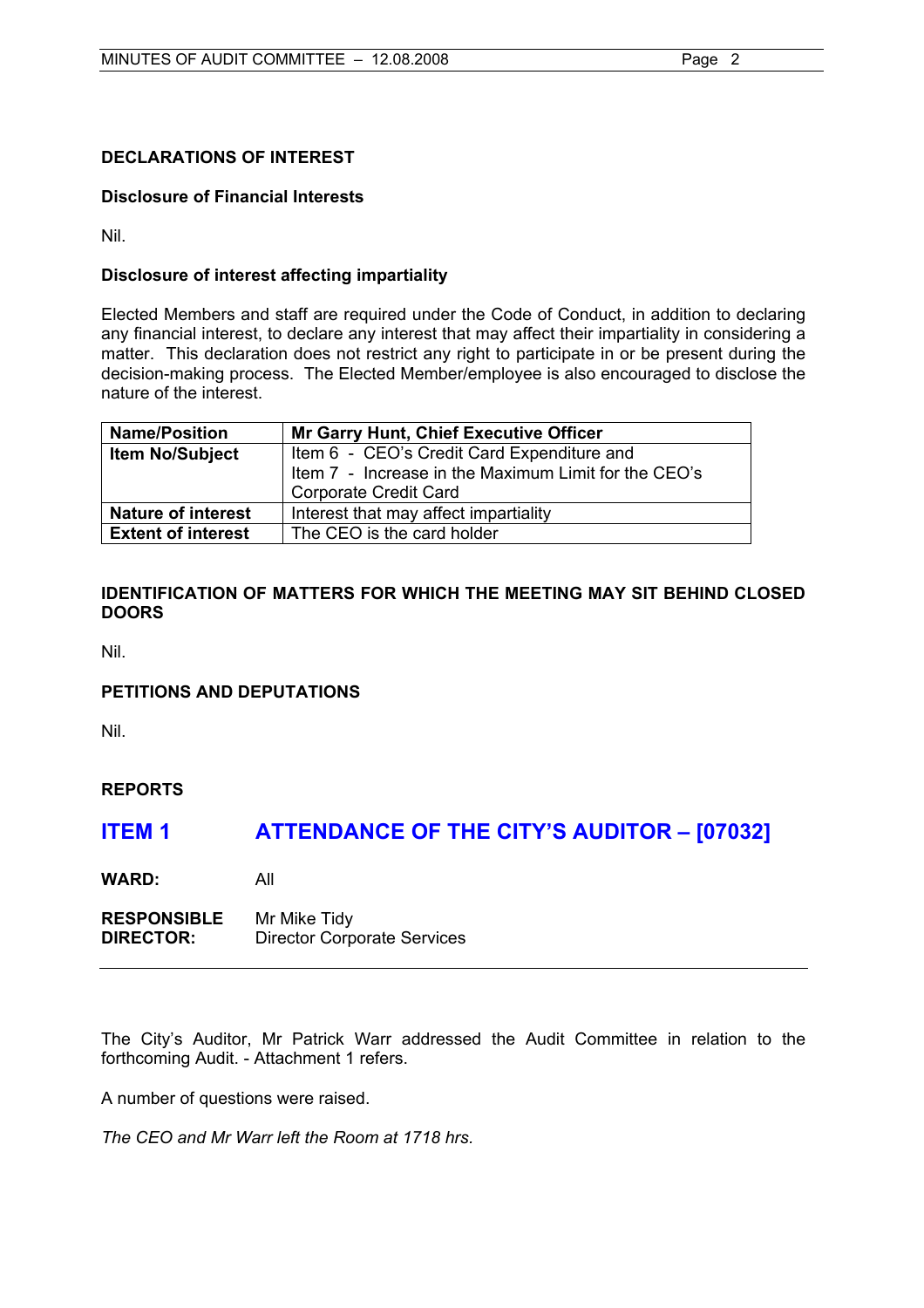# **ITEM 2 HALF YEARLY REPORT - CONTRACT EXTENSIONS**  (**1 JANUARY 2008 - 30 JUNE 2008) – [07032]**

**WARD:** All

**RESPONSIBLE** Mr Mike Tidy **DIRECTOR:** Director Corporate Services

## **PURPOSE**

The purpose of this report is to provide the Audit Committee with details of Contracts extended by the Chief Executive Officer between January 2008 and June 2008.

# **EXECUTIVE SUMMARY**

The schedule of Contracts extended by the Chief Executive Officer during the half-year ended on 30 June 2008 is provided in Attachment 1.

*It is recommended that the Audit Committee NOTES the report detailing Contracts extended by the CEO during the period January 2008 to June 2008.*

# **BACKGROUND**

At its meeting held on 1 November 2005, Council resolved that a half-yearly report be prepared for the Audit Committee detailing Contracts that were originally approved by Council and have subsequently was extended by the Chief Executive Officer – CJ231-11/05.

## **DETAILS**

Council has delegated to the CEO the authority to approve all Contract extensions on tenders approved by Council subject to a report to the Audit Committee being prepared on a half-yearly basis providing details of those Contracts extended.

## **Issues and options considered:**

The report detailing Contracts extended by the CEO is provided in Attachment 1.

## **Link to Strategic Plan:**

The report of Contracts extended by the CEO links to the Strategic Plan objective 1.3 "To lead and manage the City effectively".

## **Legislation – Statutory Provisions:**

The City's legal advice is that under section 5.41(d) of the Local Government Act the CEO may be delegated the power to extend a Contract – provided the CEO does not extend the Contract beyond the "total term of the Contract" specified by the Council in the resolution.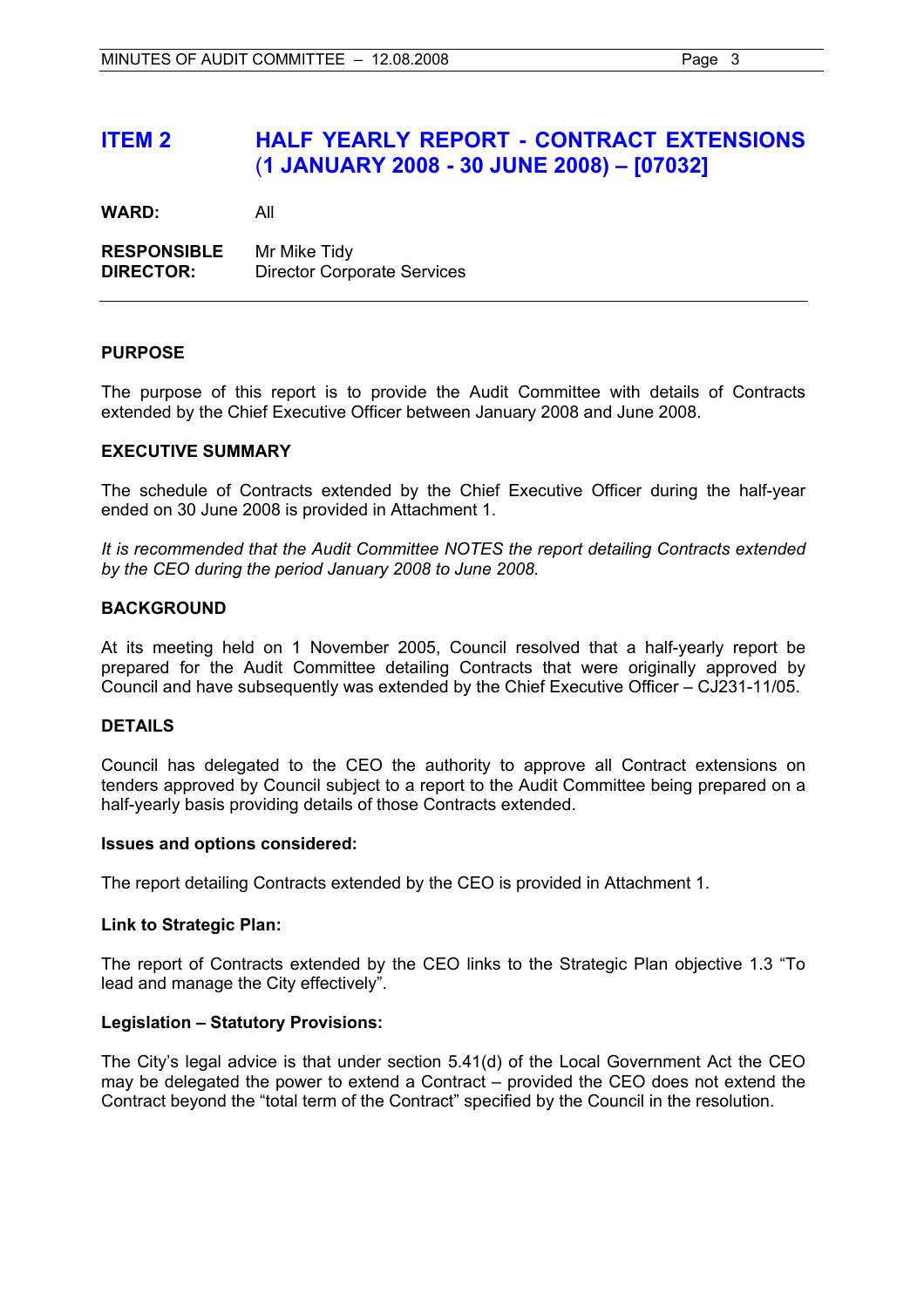# **Risk Management considerations:**

The delegated authority to extend Contracts is limited to the original terms and conditions approved by resolution of Council when the tender was first awarded.

## **Financial/Budget Implications:**

In accordance with each individual Contract and approved budget limits.

# **Policy Implications:**

Not Applicable

# **Regional Significance:**

Not Applicable

# **Sustainability Implications:**

Not Applicable

## **Consultation:**

Not Applicable

## **COMMENT**

This report provides the Audit Committee with details of Contracts originally approved by Council or by the CEO under delegated authority, which have subsequently been extended by the CEO during the period from January 2008 to June 2008.

# **ATTACHMENTS**

Attachment 1 Council Approved Contract Extensions by CEO

# **VOTING REQUIREMENTS**

Simple Majority

*The CEO entered the Room at 1719 hrs* 

**MOVED Cr Macdonald, SECONDED Cr Diaz that the Audit Committee NOTES the report detailing Contracts extended by the CEO during the period January 2008 to June 2008 forming Attachment 1 to this Report.** 

Discussion ensued.

## The Motion was Put and **CARRIED** (4/0)

**In favour of the Motion:** Crs McLean, Diaz, Macdonald, and Mayor Pickard

*Appendix 1 refers*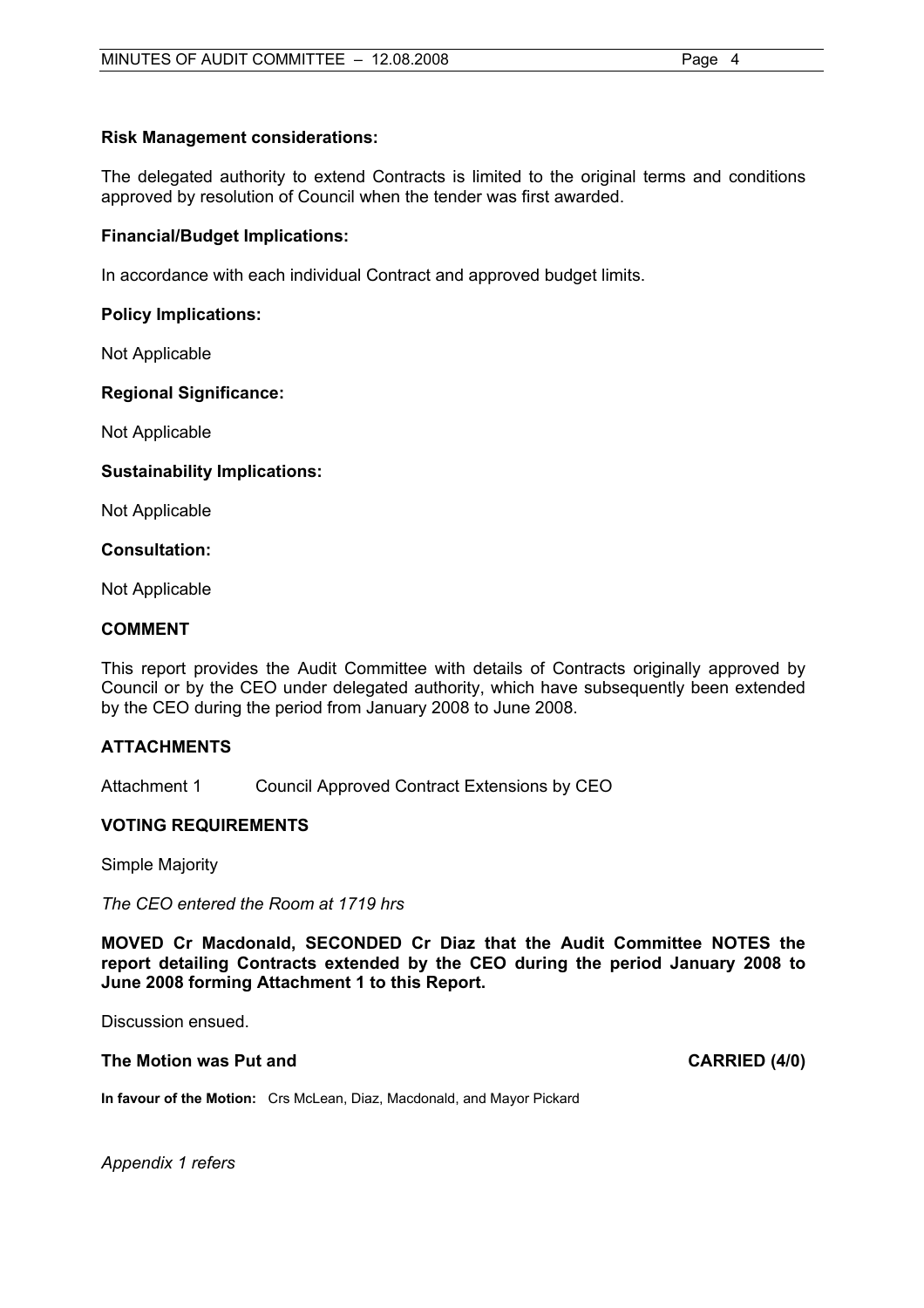# **ITEM 3 MATERIAL VARIANCES FOR THE FINANCIAL YEAR ENDING 30 JUNE 2009 - [66610]**

**WARD:** All

**RESPONSIBLE** Mr Mike Tidy **DIRECTOR:** Corporate Services

# **PURPOSE**

The purpose of this report is to seek Council determination as to what constitutes a material variance in the Monthly Financial Activity Statement, in respect of which an explanation is to be provided to Council.

# **EXECUTIVE SUMMARY**

The Local Government Act 1995 and the Local Government (Financial Management) Regulations 1996 require that each financial year a local government is to adopt a materiality level for the purpose of reporting variances in the monthly statement of financial activity.

*This report recommends that Council ADOPTS for the Financial Year ending 30 June 2009 a variance amount of \$100,000 or 10 percent of the appropriate base, whichever is higher, to be a material variance for the purposes of reporting under Regulation 34 (5) of the Local Government (Financial Management) Regulations 1996.* 

# **BACKGROUND**

The Local Government (Financial Management) Regulations 1996 – Financial Reports s.6.4 includes a Regulation 34 requiring the local government to prepare each month a statement of financial activity, as set out in the Rate Setting Statement included in the annual budget.

Regulation 34 (1) lists the details to be included in the statement of financial activity, among which are **material variances** between budget estimates and actual amounts of expenditure, revenue and income to the end of the month to which the statement relates.

Regulation 34 (2) (b) requires an **explanation** to be provided to Council for each of the material variances shown in each statement of financial activity.

Regulation 34 (5) prescribes that each financial year, a local government is to adopt a **percentage or value**, calculated in accordance with accounting standard AAS 5 (AASB 1031), to be used in statements of financial activity for reporting material variances.

This report recommends the percentage or value to be adopted in determining material variances for the purposes of Regulation 34 of the Local Government (Financial Management) Regulations 1996 as amended, during the current financial year.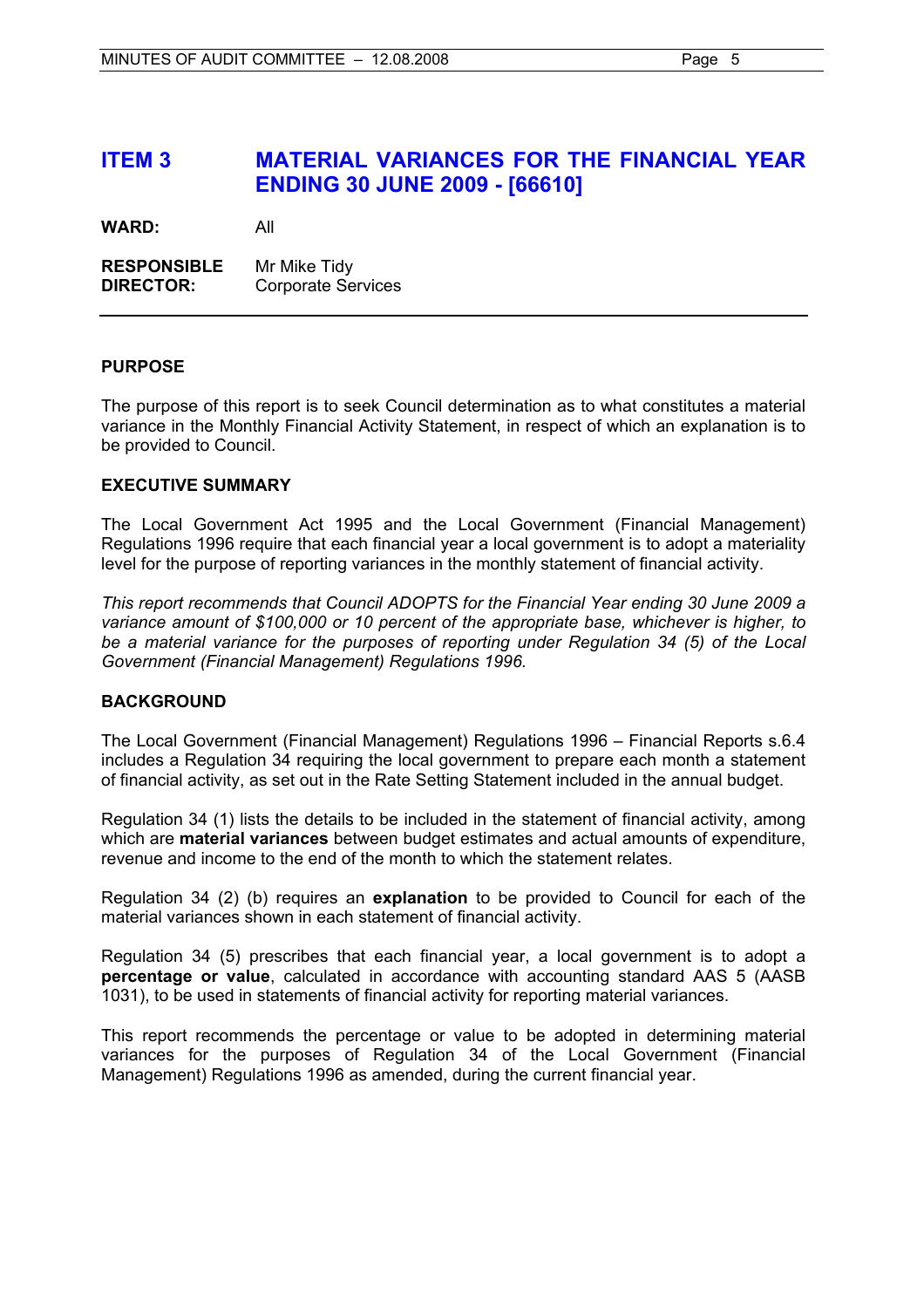## **DETAILS**

Accounting Standard AASB 1031 defines materiality in relation to information to mean that information which if omitted, misstated or not disclosed has the potential to adversely affect decisions or the discharge of accountability by management or the governing body of the entity.

The Standard also provides that an amount, which is equal to or greater than 10 per cent of the appropriate base, may be presumed to be material, whilst an amount equal to or less than 5 per cent of the appropriate base may be presumed not to be material unless there is evidence to the contrary.

The value for material variances previously determined by Council is an amount of \$50,000 or 5%, whichever is the higher.

Having regard to the quantum of the Annual Budget, the content of AASB 1031 and considering other limits prescribed in the Local Government Regulations, particularly in respect of the recent increase to tendering limits, it is proposed that the Council adopts a combined percentage and value for material variances, to be an amount of \$100,000 or 10 percent of the appropriate base, whichever is higher.

In determining whether the variance amount of an item is material, the variance is to be compared with the corresponding budgeted revenue and expense amount to the end of the month to which the statement of financial activity relates.

## **Issues and options considered:**

Australian Accounting Standard AASB 1031.

## **Link to Strategic Plan:**

Objective 1.3 – To lead and manage the City effectively.

## **Legislation – Statutory Provisions:**

Section 6.4 of the Local Government Act 1995 requires a local government to prepare an annual financial report for the preceding year and such other financial reports as are prescribed.

Regulation 34 of the Local Government (Financial Management) Regulations 1996 as amended, requires the local government to prepare each month a statement of financial activity reporting on the source and application of funds as set out in the annual budget.

## **Risk Management considerations:**

Adoption of the materiality limits will satisfy statutory compliance requirements.

## **Financial/Budget Implications:**

Not Applicable.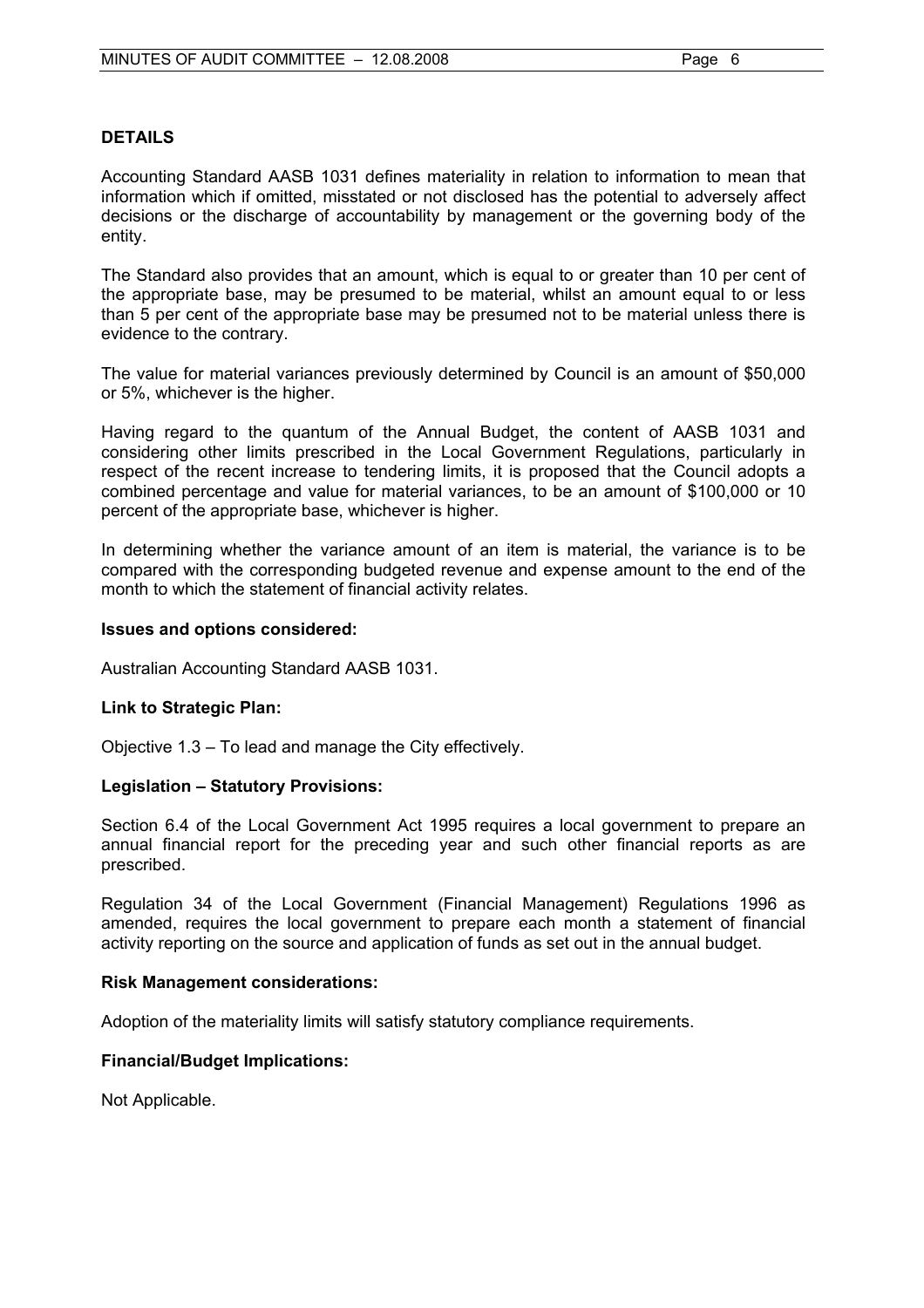# **Policy Implications:**

Policy 4.3 – The city has as its objective "to ensure that robust and transparent financial management is established and maintained to meet the Council's accountability to the community for the stewardship of community assets both now and into the future."

## **Regional Significance:**

Not Applicable.

# **Sustainability implications:**

Reporting of variances assists in maintaining the ongoing financial sustainability of the City.

# **Consultation:**

In accordance with Section 6.2 of the Local Government Act 1995, the annual budgets are prepared having regard to the Strategic Financial Plan, prepared under Section 5.56 of the Local Government Act 1995.

# **COMMENT**

The adoption of the recommended materiality limits will satisfy the requirements of AASB 1031 and the amended Local Government (Financial Management) Regulations 1996.

# **ATTACHMENTS**

Not Applicable.

## **VOTING REQUIREMENTS**

Simple Majority

## **OFFICER'S RECOMMENDATION**

That the Audit Committee RECOMMENDS that Council ADOPTS for the Financial Year ending 30 June 2009 a variance amount of \$100,000 or 10 percent of the appropriate base, whichever is higher, to be a material variance for the purposes of reporting under Regulation 34 (5) of the Local Government (Financial Management) Regulations 1996.

**MOVED Mayor Pickard, SECONDED Cr Macdonald that the Audit Committee RECOMMENDS that Council ADOPTS for the Financial Year ending 30 June 2009 a variance amount of \$50,000 or 5 percent of the appropriate base, whichever is higher, to be a material variance for the purposes of reporting under Regulation 34 (5) of the Local Government (Financial Management) Regulations 1996.** 

Discussion ensued.

## The Motion was Put and **CARRIED** (4/0)

**In favour of the Motion:** Crs McLean, Diaz, Macdonald, and Mayor Pickard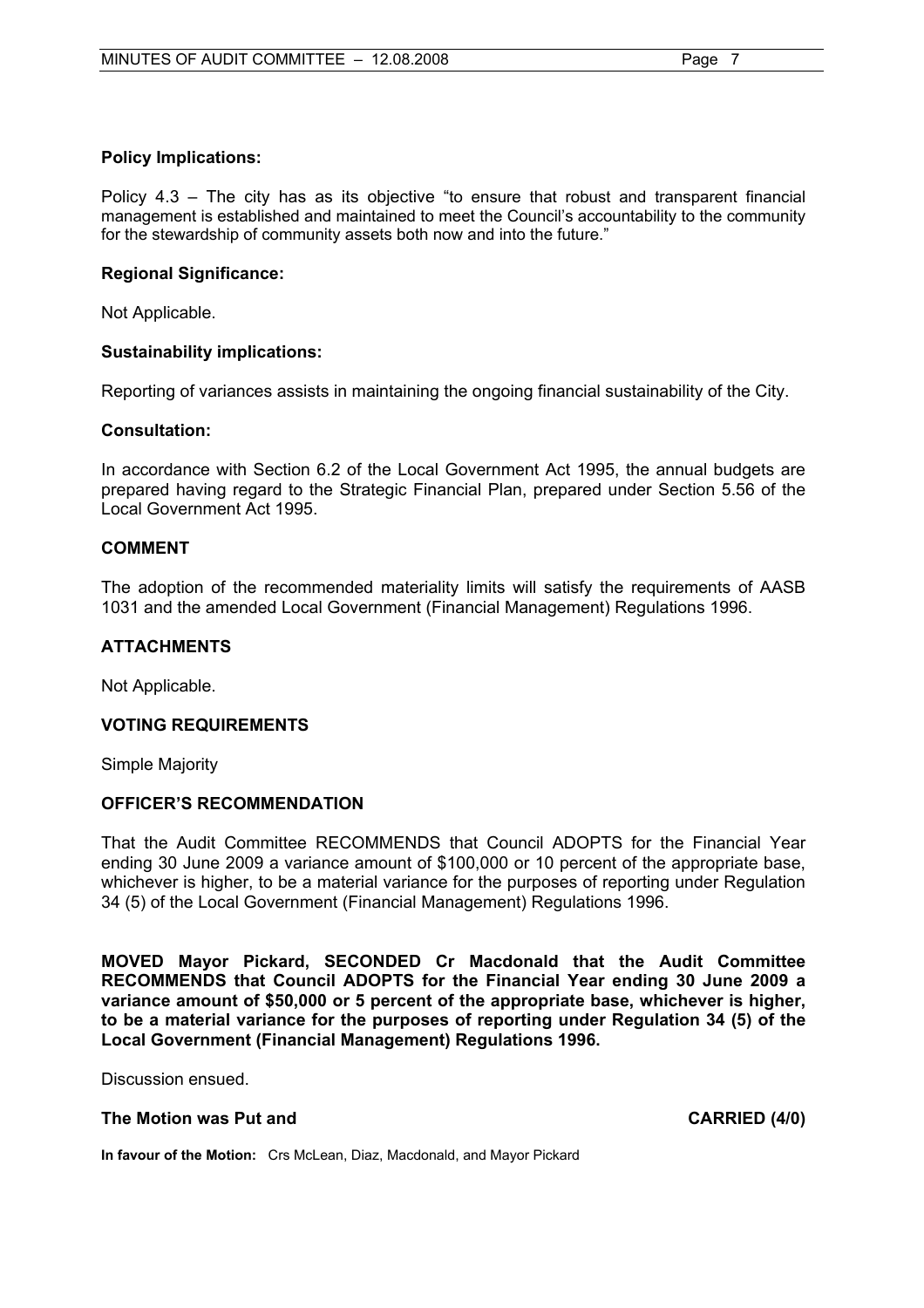# **ITEM 4 WRITE OFF FIXED ASSETS – [17394]**

**WARD:** All

**RESPONSIBLE** Mr Mike Tidy **DIRECTOR:** Corporate Services

# **PURPOSE**

The purpose of this report is for the Audit Committee to consider and recommend to Council the write off of assets no longer held by the City.

# **EXECUTIVE SUMMARY**

As part of the end of year financial process a stock take of the City's assets as recorded in the Assets Register was carried out, to confirm the existence of those assets. The stock take revealed that a total of 173 individual assets were no longer held by the City. The net carrying value of those assets as at the end of May 2008 was \$70,136.59. Investigations have determined, where possible, various reasons for the differences between the City's asset records and the results of the stock take but in many cases the age of them has meant that this is not possible. The investigations have also established that where a reason has not been identified there is no prospect of locating the asset.

 *It is recommended that Council write off identified assets no longer held by the City as listed at Attachment 1 to this Report, with a current combined carrying value of \$70,136.59.* 

# **BACKGROUND**

Section 6.5 (b) of the Local Government Act 1995 requires the CEO of the City to keep all accounts and records up to date.

An end of financial year stock take has identified 173 individual assets still recorded in the Asset Register that are no longer held by the City. Investigations have been conducted to establish any reasons for the difference in the City's asset records and the assets held and concluded that there is no prospect of locating the assets concerned. Having established the latter, it is essential that the Asset Register is updated by the write off of these assets no longer held

## **DETAILS**

A detailed listing of the assets identified by stock take as no longer held by the City is provided in Attachment 1. Of the 173 assets identified, 107 are currently fully depreciated with a book value of nil. The remaining 66 items have a book value of \$70,136.59. The highest individually valued item is \$7,311.84.

Investigations reveal the following reasons for some of the assets not being able to be located:

(i) A number of assets, such as mowers and IT and other general equipment, have been disposed of or replaced by new items at different times without appropriate update of the disposal in the Asset Register.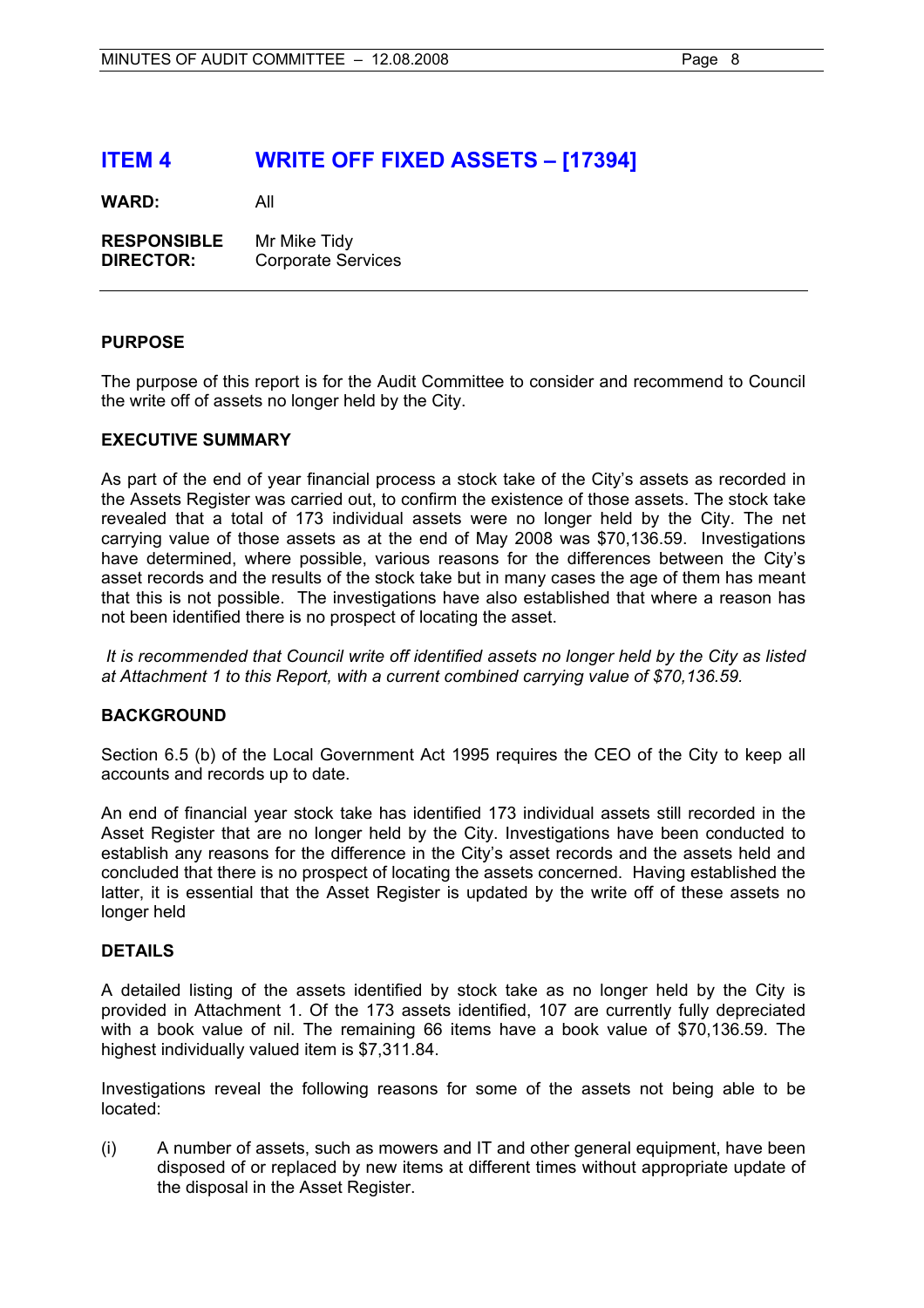(ii) Many of the assets are of a very low value and would in current circumstances not be capitalised and placed on the asset register. It is probable that officers were not aware that they were capitalised assets when they were disposed of.

The responsibility of maintaining the Asset Register has recently been transferred from Asset Management to Financial Services and a new Asset Control Procedure is currently being documented that will control omissions of this nature.

# **Issues and options considered:**

A revised Asset Control Procedure is being documented to prevent similar incidents in the future.

# **Link to Strategic Plan:**

Objective 1.3 To lead and manage the City effectively

# **Legislation – Statutory Provisions:**

Section 6.5 (b) of the Local Government Act 1995 Regulation 5 (1) (d) (iii) of the Local Government (Financial Management) Regulations 1996

# **Risk Management considerations:**

The total value of the assets to be written off represents less than 0.5% of the total carrying value of assets held by the City at 30 June 2008.

# **Financial/Budget Implications:**

A provision for write off of assets has been created at the end of 2007/08 financial year to account for the carrying value of identified assets recommended for write off.

# **COMMENT**

Stock take identified assets that are no longer in the procession of the city need to be removed from the Asset Register and the combined book value of those assets be written off. Asset control procedures are being revised and tightened to prevent future omission.

# **ATTACHMENTS**

Attachment 1 Detailed list of assets identified for retirement from the Asset Register with corresponding book value of individual assets.

# **VOTING REQUIREMENTS**

Simple Majority

# **OFFICER'S RECOMMENDATION**

That the Audit Committee RECOMMENDS that Council writes off identified assets no longer held by the City as listed at Attachment 1 to this Report, with a current combined carrying value of \$70,136.59.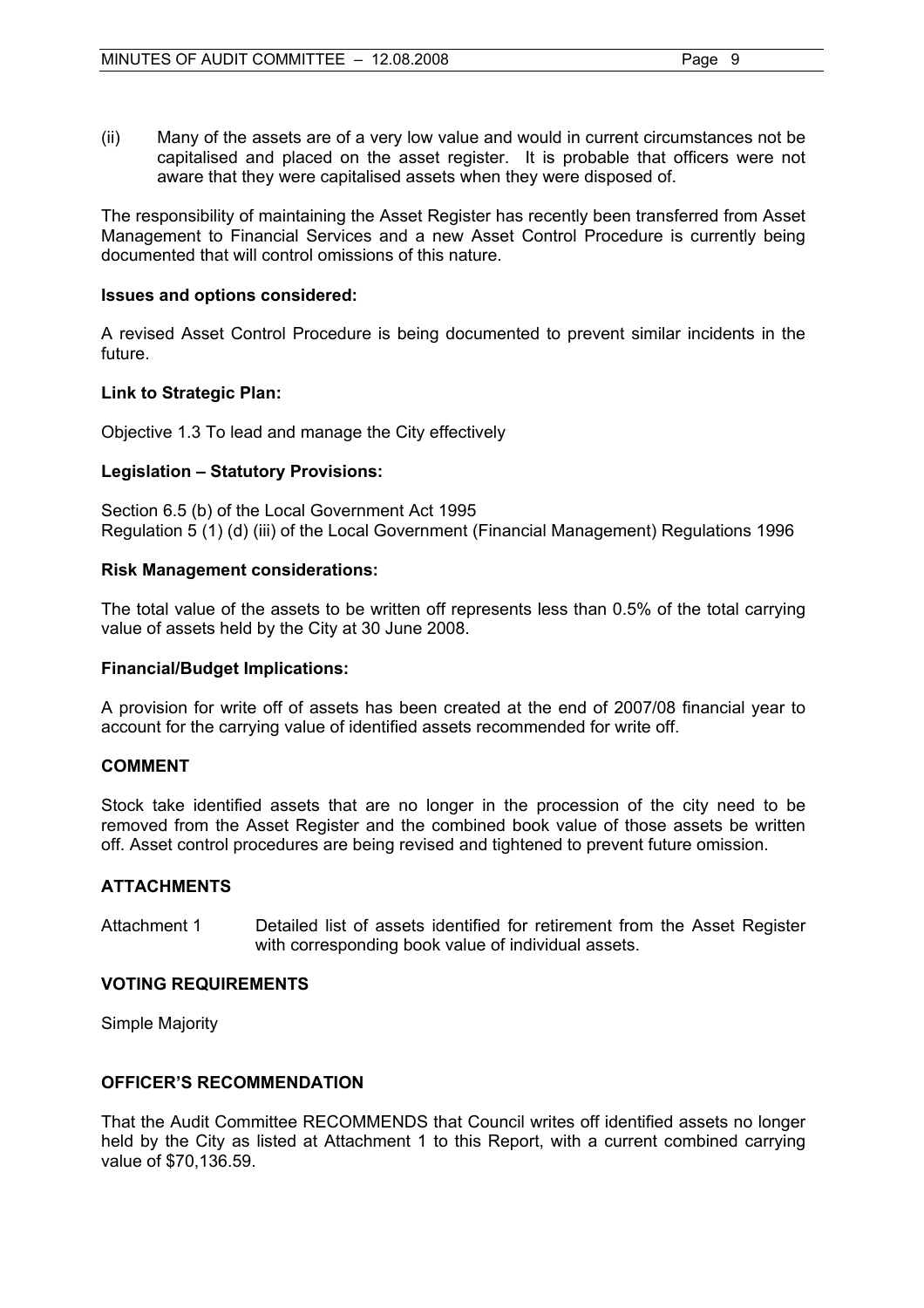**MOVED Mayor Pickard SECONDED Cr Diaz that the Audit Committee RECOMMENDS that Council:** 

- **1 writes off identified assets no longer held by the City as listed at Attachment 1 to this Report, excluding Assets 15817 and 15553 with a current combined carrying value of \$66,229.84;**
- **2 requests a further report be presented after the completion of an audit review of assets 15817 and 15553.**

Discussion ensued.

#### The Motion was Put and **CARRIED** (4/0)

**In favour of the Motion:** Crs McLean, Diaz, Macdonald, and Mayor Pickard

*Appendix 2 refers* 

# **ITEM 5 QUARTERLY REPORT - CORPORATE CREDIT CARD USAGE - [09882] [18049]**

**WARD:** All

**RESPONSIBLE** Mr Mike Tidy **DIRECTOR:** Corporate Services

## **PURPOSE**

The purpose of this report is to provide the Audit Committee with details of the corporate credit card usage of the CEO for the quarter ended 31 March 2008.

## **EXECUTIVE SUMMARY**

The report of the CEO's credit card usage for the quarter ended 31 March 2008 is attached.

*It is recommended that the Audit Committee NOTES the report on the corporate credit card usage of the CEO for the quarter ended 31 March 2008 as shown on Attachment 1 to this Report.*

## **BACKGROUND**

At its meeting held on 11 October 2005 (Item CJ210-10/05 refers), Council inter alia resolved that a quarterly report on the corporate credit card usage of the CEO is to be prepared and presented to the Audit Committee.

## **DETAILS**

The report listing all credit card payments made by the CEO for the quarter, including bank fees, is set out in Attachment 1.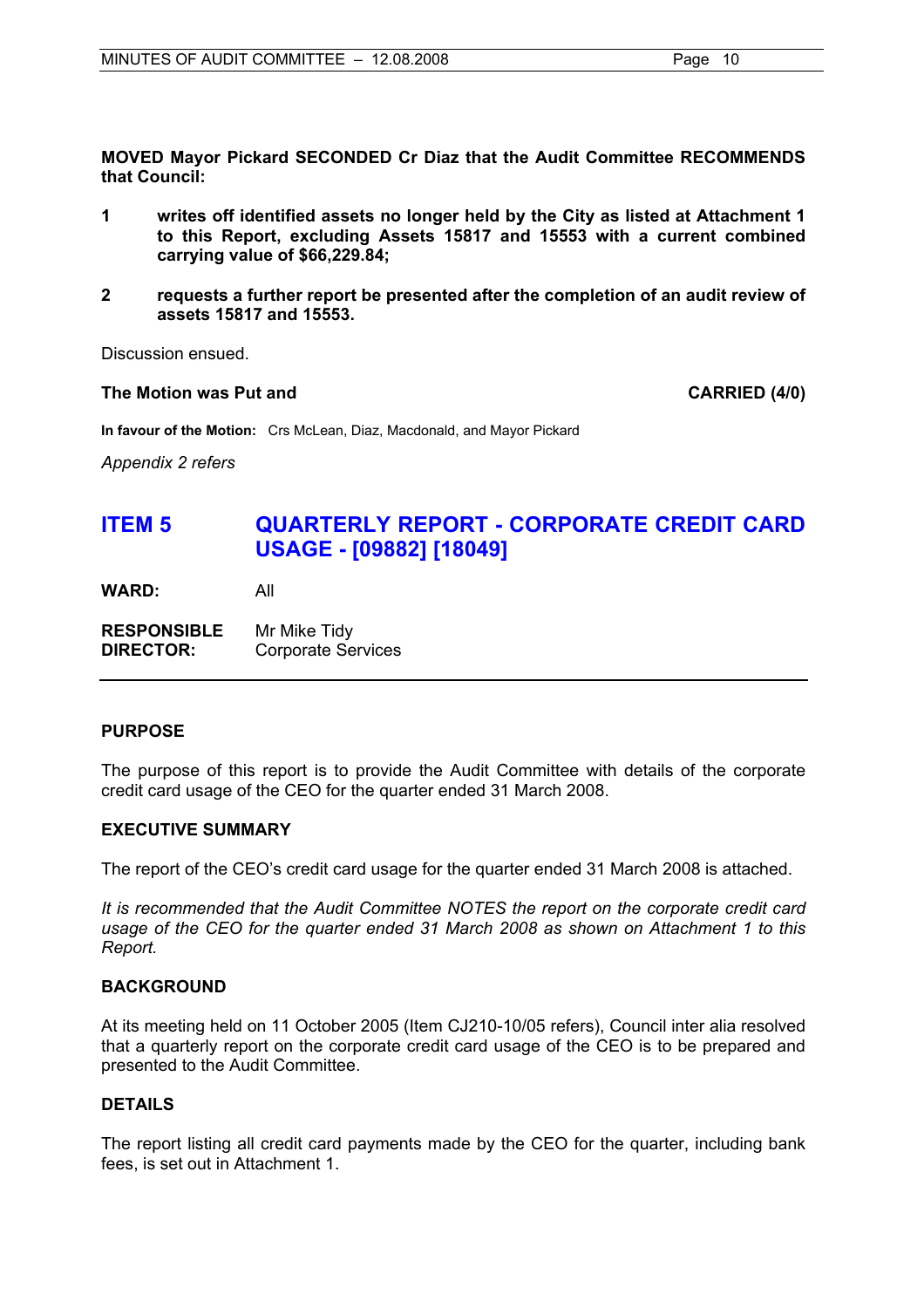# **Issues and options considered:**

As provided in CJ210 – 10/05.

# **Link to Strategic Plan:**

The report on credit card usage links to the Strategic Plan outcome of: "The City of Joondalup is a sustainable and accountable business" and in particular objective 4.1 which is "to manage the business in a responsible and accountable manner".

# **Legislation – Statutory Provisions:**

Regulation 11(1) of the Local Government (Financial Management) Regulations 1996 requires a local government to develop procedures for the authorisation and payment of accounts to ensure that there is effective security for, and properly authorised use of credit cards.

## **Risk Management considerations:**

In accordance with the City's Corporate Procedure 5.9 Use of Credit/Charge Cards, the CEO's credit card currently has a maximum limit of \$5,000. All expenditure incurred by the CEO by way of credit card is authorised by the Director Corporate Services. It is also a requirement, by resolution of Council, that the CEO's credit card expenditure is reviewed by the Audit Committee on a quarterly basis. The procedure additionally covers matters such as the issue and return of credit cards, lost or stolen cards, what purchases can be made by credit cards, documentation requirements and management review.

## **Financial/Budget Implications:**

Not Applicable.

## **Policy Implications:**

Not Applicable.

## **Regional Significance:**

Not Applicable.

## **Sustainability Implications:**

By ensuring that expenditure is incurred in accordance with procedures and within budget parameters, financial viability and sustainability is maintained.

## **Consultation:**

Not Applicable.

# **COMMENT**

The CEO's credit card usage is in accordance with Corporate Procedure 5.9 - Use of Credit/Charge Cards - and the Contract of Employment of the CEO, with all expenditure being business related and authorised by the Director Corporate Services.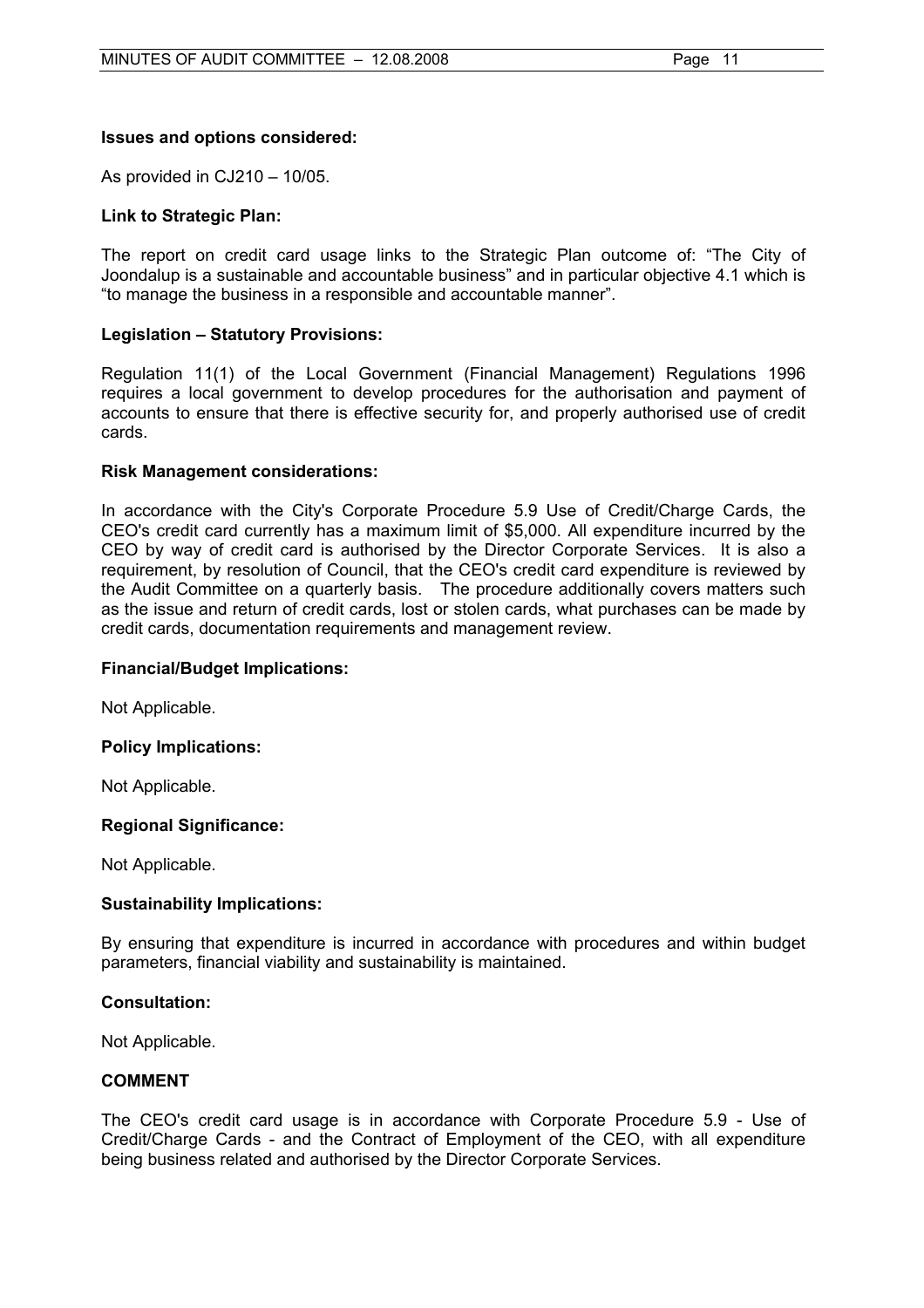# **ATTACHMENTS**

Attachment 1 CEO Credit Card Expenditure for the Quarter Ended 31 March 2008.

**MOVED Cr Macdonald, SECONDED Cr Diaz that the Audit Committee NOTES the report on the corporate credit card usage of the CEO for the quarter ended 31 March 2008 as shown on Attachment 1 to this Report.** 

Discussion ensued.

#### The Motion was Put and **CARRIED** (4/0)

**In favour of the Motion:** Crs McLean, Diaz, Macdonald, and Mayor Pickard

*Appendix 3 refers* 

# **ITEM 6 CEO'S CREDIT CARD EXPENDITURE – [09882] [18049]**

**WARD** All

**RESPONSIBLE** Mr Mike Tidy **DIRECTOR:** Corporate Services

## **PURPOSE**

The purpose of this report is to provide the Audit Committee with details of the corporate credit card usage of the CEO for the quarter ended 30 June 2008.

## **EXECUTIVE SUMMARY**

The report of the CEO's credit card usage for the quarter ended 30 June 2008 is attached.

*It is recommended that the Audit Committee NOTES the report on the corporate credit card usage of the CEO for the quarter ended 30 June 2008 forming Attachment 1 to this Report.* 

## **BACKGROUND**

At its meeting held on 11 October 2005, Council inter alia resolved that a quarterly report on the corporate credit card usage of the CEO is to be prepared and presented to the Audit Committee - CJ210-10/05.

## **DETAILS**

The report listing all credit card payments made by the CEO for the quarter, including bank fees, is set out in Attachment 1.

## **Issues and options considered:**

As provided in CJ210 – 10/05.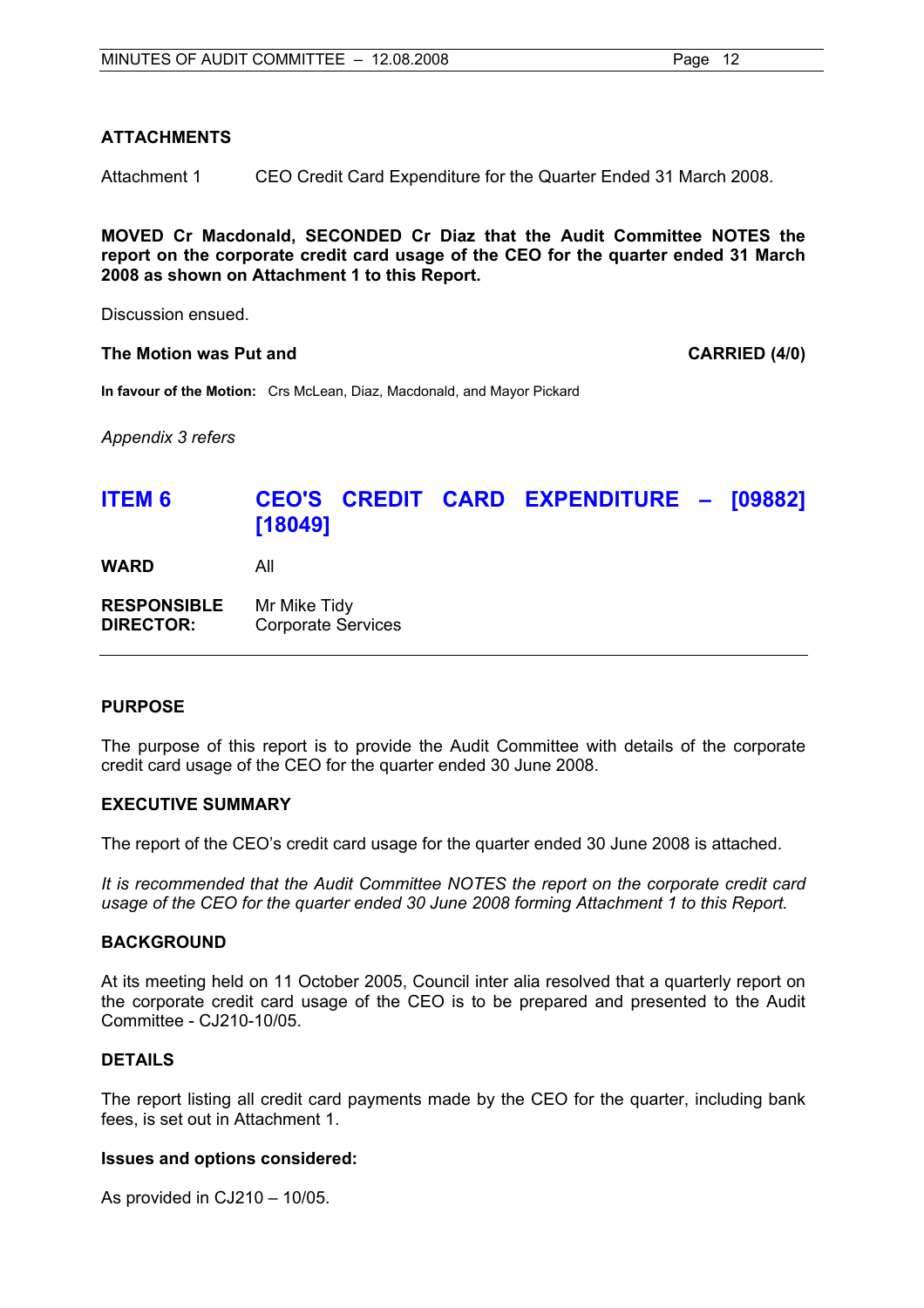# **Link to Strategic Plan:**

The report on credit card usage links to the Strategic Plan 2008-2011 objective 1.1 to ensure that the processes of Local Government are carried out in a manner that is ethical, transparent and accountable.

# **Legislation – Statutory Provisions:**

Regulation 11(1) of the Local Government (Financial Management) Regulations 1996 requires a local government to develop procedures for the authorisation and payment of accounts to ensure that there is effective security for, and properly authorised use of credit cards.

# **Risk Management considerations:**

In accordance with the City's Corporate Procedure 5.9 Use of Credit/Charge Cards, the CEO's credit card has a maximum limit of \$5,000. All expenditure incurred by the CEO by way of credit card is authorised by the Director Corporate Services. It is also a requirement, by resolution of Council, that the CEO's credit card expenditure is reviewed by the Audit Committee on a quarterly basis. The procedure additionally covers matters such as the issue and return of credit cards, lost or stolen cards, what purchases can be made by credit cards, documentation requirements and management review.

## **Financial/Budget Implications:**

Not Applicable.

## **Policy Implications:**

Not Applicable.

## **Regional Significance:**

Not Applicable.

## **Sustainability Implications:**

By ensuring that expenditure is incurred in accordance with procedures and within budget parameters, financial viability and sustainability is maintained.

## **Consultation:**

Not Applicable.

# **COMMENT**

The CEO's credit card usage is in accordance with Corporate Procedure 5.9 - Use of Credit/Charge Cards - and the Contract of Employment of the CEO, with all expenditure being business related and authorised by the Director Corporate Services.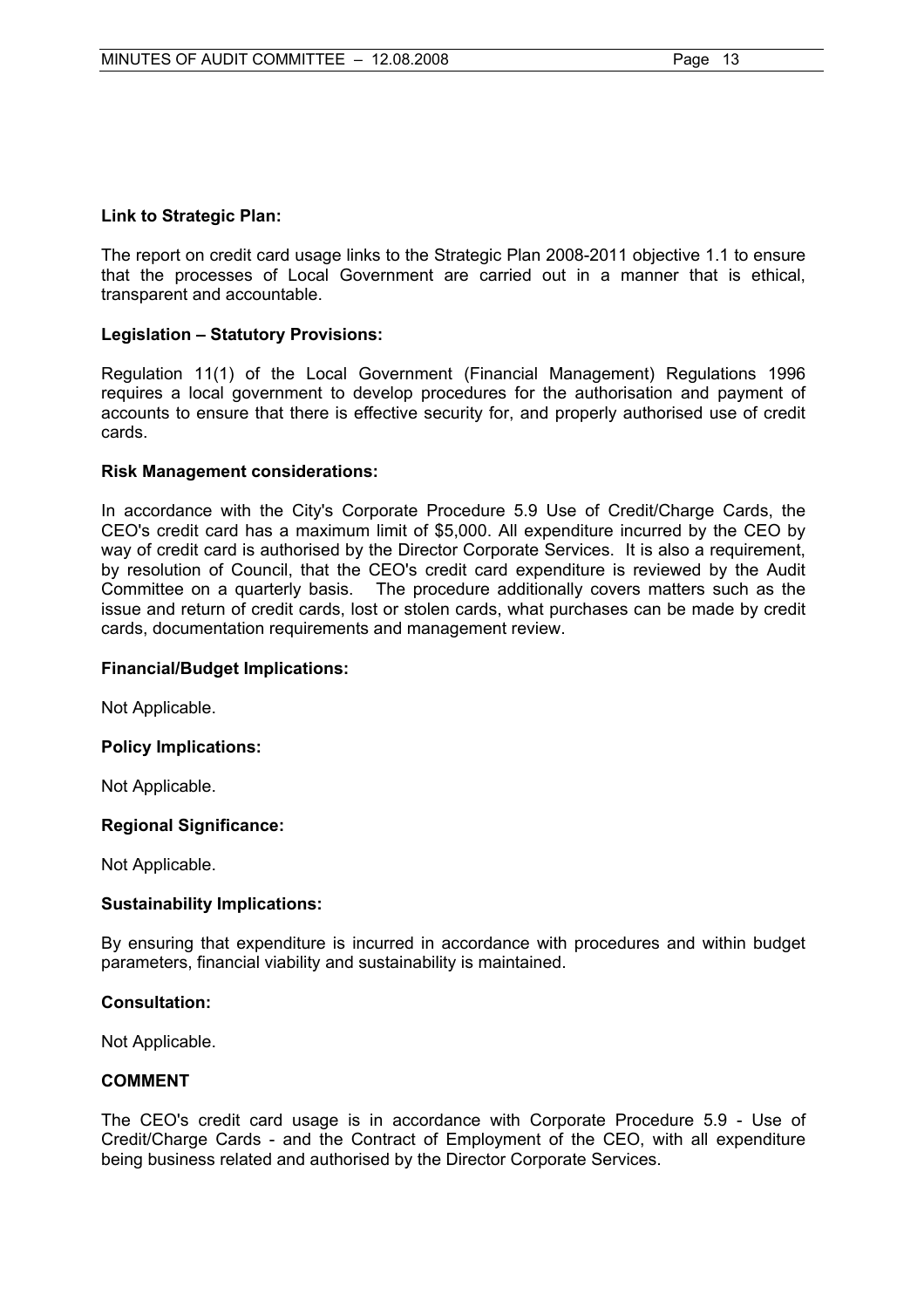# **ATTACHMENTS**

Attachment 1 CEO Credit Card Expenditure for the Quarter Ended 30 June 2008.

# **VOTING REQUIREMENTS**

Not Applicable.

**MOVED Cr Diaz, SECONDED Cr McLean that the Audit Committee NOTES the report on the corporate credit card usage of the CEO for the quarter ended 30 June 2008.** 

# **The Motion was Put and CARRIED (4/0) CARRIED (4/0)**

**In favour of the Motion:** Crs McLean, Diaz, Macdonald, and Mayor Pickard

*Appendix 4 refers* 

# **ITEM 7 INCREASE IN THE MAXIMUM LIMIT FOR THE CEO'S CORPORATE CREDIT CARD – [18049] [20006]**

**WARD:** All

**RESPONSIBLE** Mr Mike Tidy **DIRECTOR:** Corporate Services

# **PURPOSE**

The purpose of this report is to seek recommendation of the Audit Committee for Council to approve an increase in the credit card limit for the CEO's corporate credit card from \$5,000 to \$10,000.

# **EXECUTIVE SUMMARY**

The current limit on the CEO's corporate credit card is \$5,000. The CEO and the Mayor will be travelling to South Africa in September 2008 representing the City of Joondalup. The CEO will need to meet a number of expenses along the way and be prepared to cover emergency situations which may include airfares or accommodation. Last year the CEO credit card limit was temporarily increased for a similar situation.

*It is recommended that the Audit Committee recommend to the Council to authorise a permanent increase in the CEO's corporate credit card limit from \$5,000 to \$10,000.*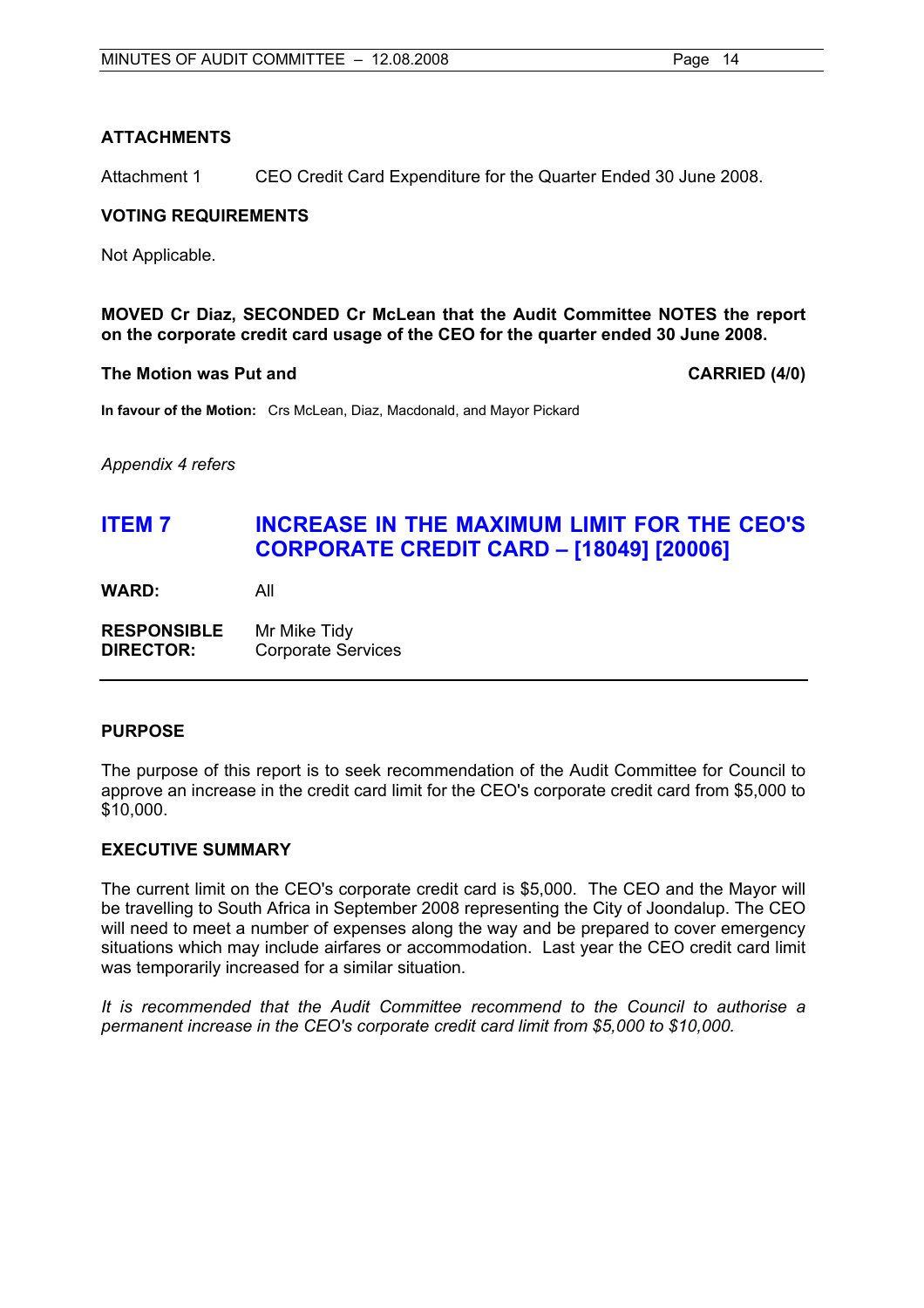# **BACKGROUND**

The CEO has a corporate credit card with a maximum limit of \$5,000. This arrangement has been in place for a number of years. In September 2008 the CEO and the Mayor are travelling overseas representing the City of Joondalup. Although there will be expenses paid in advance prior to their departure there will need to be some costs picked up along the way and in addition there will need to be provision to cover emergency situations which could involve airfares, accommodation or other travel expenses. It is felt that the current CEO corporate credit card limit of \$5,000 is probably not sufficient to cover this situation. The credit card limit was temporarily increased last year for a similar situation. It is proposed to increase the limit to \$10,000 on a permanent basis to cover possible eventualities on this year's trip and other planned overseas travel in future years.

# **DETAILS**

# **Issues and options considered:**

The alternatives to what is proposed would include that there be no increase to the credit card limit or if it is accepted that some increase is warranted that it be for a different amount than that proposed.

It is considered that the current \$5,000 limit is simply too low to provide any security or assurance to cover emergency situations and incidental expenses that might arise in relation to an international trip. The basic upfront airfares and accommodation for the Mayor and the CEO that will be paid prior to their departure exceed \$10,000. It is strongly felt that the increase in the CEO's corporate credit card limit from \$5,000 to \$10,000 provides the best assurance and is a safe and secure way to provide for emergency situations away from Australia.

# **Link to Strategic Plan:**

Leadership and governance

1.3 To lead and manage the City effectively

# **Legislation – Statutory Provisions:**

Regulation 11(1) of the Local Government (Financial Management) Regulations 1996 requires the local government to develop procedures for the authorisation and payment of accounts to ensure that there is effective security for, and properly authorised use of credit cards.

# **Risk Management considerations:**

All expenditure incurred via the CEO by way of credit card is authorised by the Director Corporate Services and is reported quarterly to the Audit Committee. The report identifies all of the individual transactions that have taken place on the corporate credit card. Increasing the limit from \$5,000 to \$10,000 does not cause a significant increase from a risk management perspective given the current procedures and arrangements that are in place.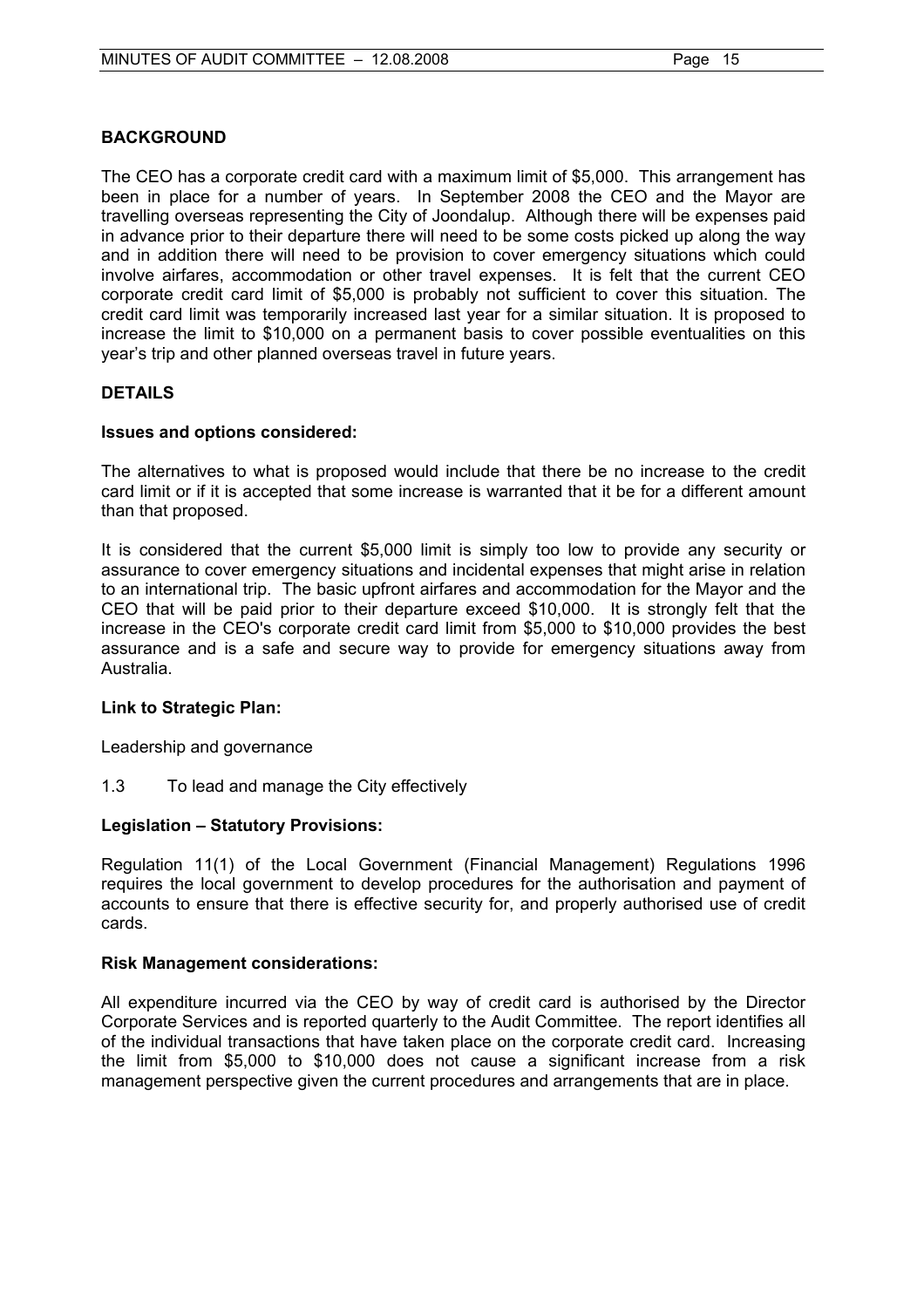# **Financial/Budget Implications:**

The increase in the limit from \$5,000 to \$10,000 has no direct financial or budget implications and the costs of overseas travel have been fully budgeted for.

## **Policy Implications:**

Not Applicable.

# **Regional Significance:**

Not Applicable.

# **Sustainability Implications:**

The process of ensuring that expenditure has occurred in accordance with procedures and within budget parameters ensures financial viability and sustainability.

# **Consultation:**

Not Applicable.

# **COMMENT**

The proposed international trip clearly indicates that the CEO's corporate credit card with the current limit of \$5,000 does not provide sufficient cover should there be an emergency situation that might require airfares or accommodation to be covered as well as the incidental expenses that will be incurred on the trip. Increasing the corporate credit card limit is an expedient and effective way of providing a level of financial security in relation travel overseas.

# **ATTACHMENTS**

Not Applicable.

# **VOTING REQUIREMENTS**

Simple Majority

**MOVED Mayor Pickard, SECONDED Cr Macdonald that the Audit Committee RECOMMENDS that Council approves a permanent increase in the CEO's corporate credit card limit from \$5,000 to \$10,000.** 

Discussion ensued.

## The Motion was Put and **CARRIED** (4/0)

**In favour of the Motion:** Crs McLean, Diaz, Macdonald, and Mayor Pickard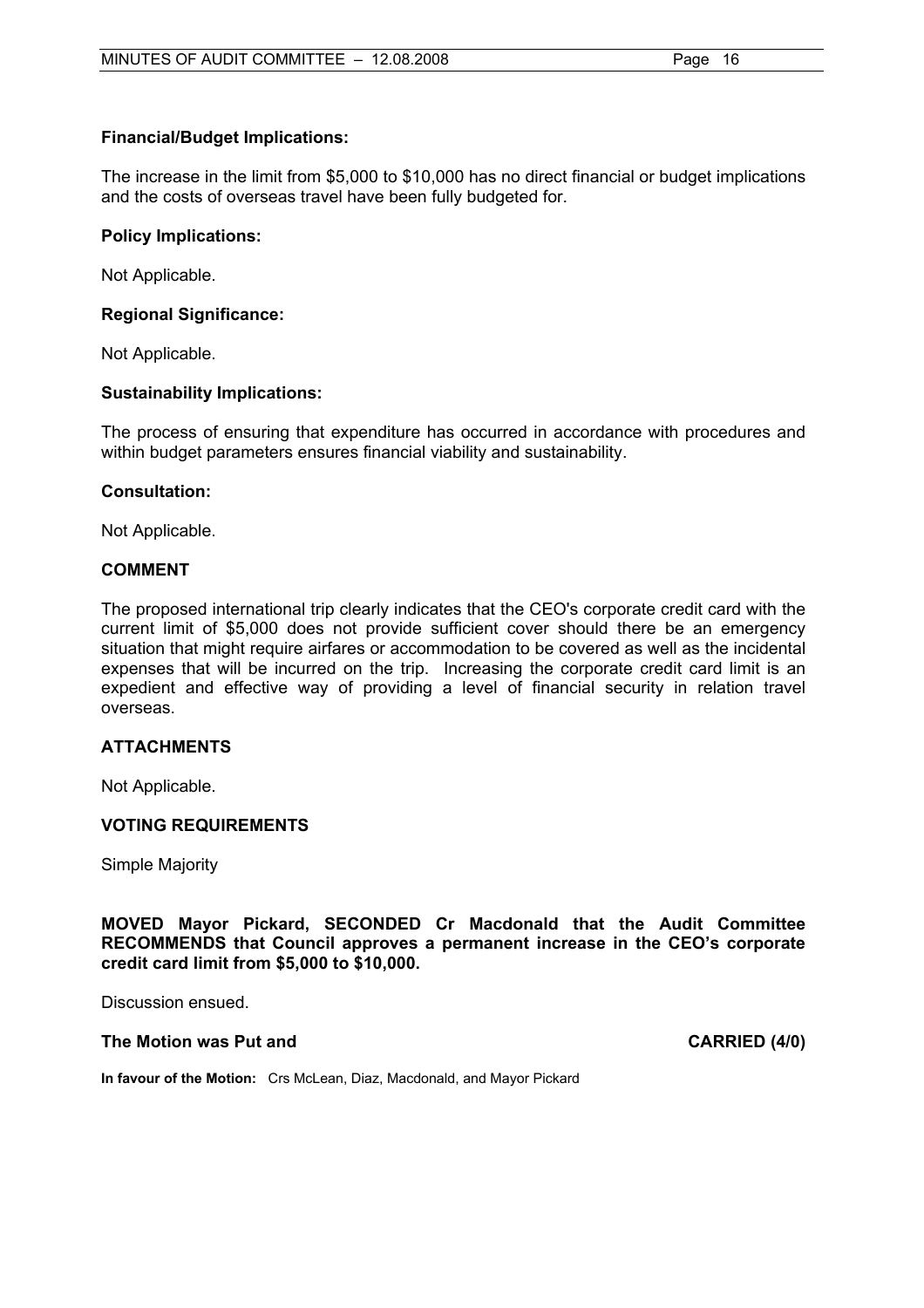# **ITEM 8 INTERNAL AUDIT ACTIVITY REPORT – [89528]**

**WARD:** All

| <b>RESPONSIBLE</b> | Mr Garry Hunt     |
|--------------------|-------------------|
| <b>DIRECTOR:</b>   | Office of the CEO |

## **PURPOSE**

This report is to provide information to the Audit Committee on Internal Audit activity for 2007/2008.

# **EXECUTIVE SUMMARY**

To minimise risk within the City an annual Internal Audit Plan is developed. The plan sets out a programme of internal audits to guide the work of the Internal Auditor and also allows for unspecified management requests, specialist advice and investigations.

*It is recommended that the Audit Committee NOTES the Internal Audit activity for 2007/2008 forming Attachment 2 to this Report.* 

# **BACKGROUND**

Part 7 of the *Local Government Act 1995* sets out the requirements in relation to the conduct of audits of local governments. This includes provisions for the establishment of regulations in relation to the conduct of audits and these are in turn set out in the *Local Government (Audit) Regulations 1996.* 

# **DETAILS**

The Audit Plan sets out the programme to be implemented during 2007/2008 by the City's Internal Auditor. At its meeting of 16 August 2007 The Audit Plan was presented to and noted by the Audit Committee.

## **Issues and options considered:**

Not Applicable.

## **Link to Strategic Plan:**

- 1.1 OBJECTIVE: To ensure that the processes of local governance are carried out in a manner that is ethical, transparent and accountable.
- 1.3 OBJECTIVE: To lead and manage the City effectively.

## **Legislation – Statutory Provisions:**

Part 7 of the Local Government Act 1995 and the Local Government (Audit) Regulations 1996.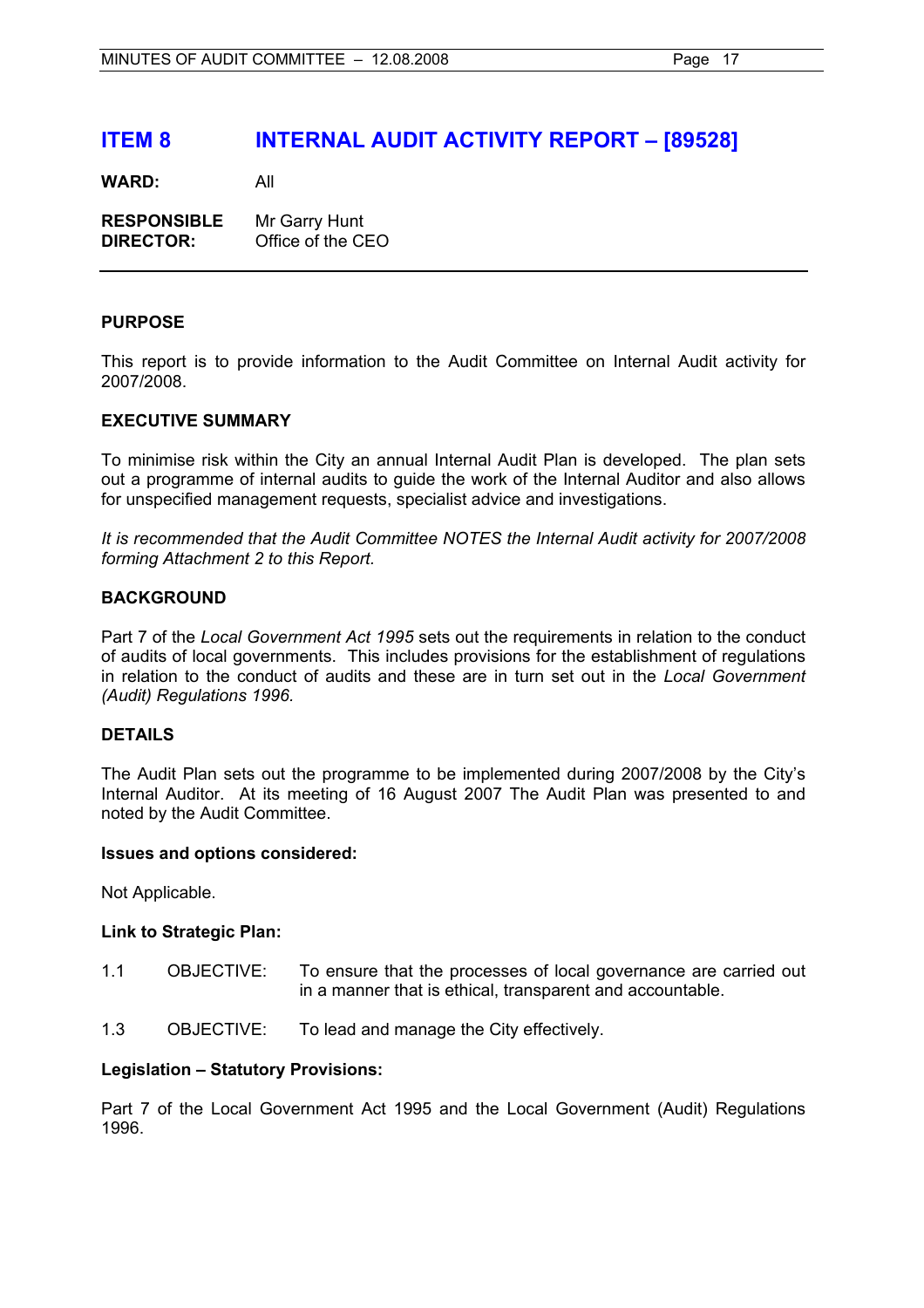# **Risk Management considerations:**

The Internal Audit Plan is an important element of risk management and a contributor to the mitigation of risk.

# **Financial/Budget Implications:**

Not Applicable.

# **Policy Implications:**

Not Applicable.

# **Regional Significance:**

Not Applicable.

# **Sustainability Implications:**

The audit requirement is a statutory obligation to ensure the prudent and sustainable operation of the City.

# **Consultation:**

Not Applicable.

# **COMMENT**

Not Applicable.

## **ATTACHMENTS**

| Attachment 1 | <b>Status of Audit Plan</b>                     |
|--------------|-------------------------------------------------|
| Attachment 2 | <b>Executive Summary Internal Audit Reports</b> |

# **VOTING REQUIREMENTS**

Simple Majority

# **MOVED Cr Macdonald, SECONDED Cr Diaz that the Audit Committee NOTES the Internal Audit Activity Report for 2007/2008 forming Attachment 2 to this Report.**

Discussion ensued.

## The Motion was Put and **CARRIED** (4/0)

**In favour of the Motion:** Crs McLean, Diaz, Macdonald, and Mayor Pickard

*Appendix 5 refers*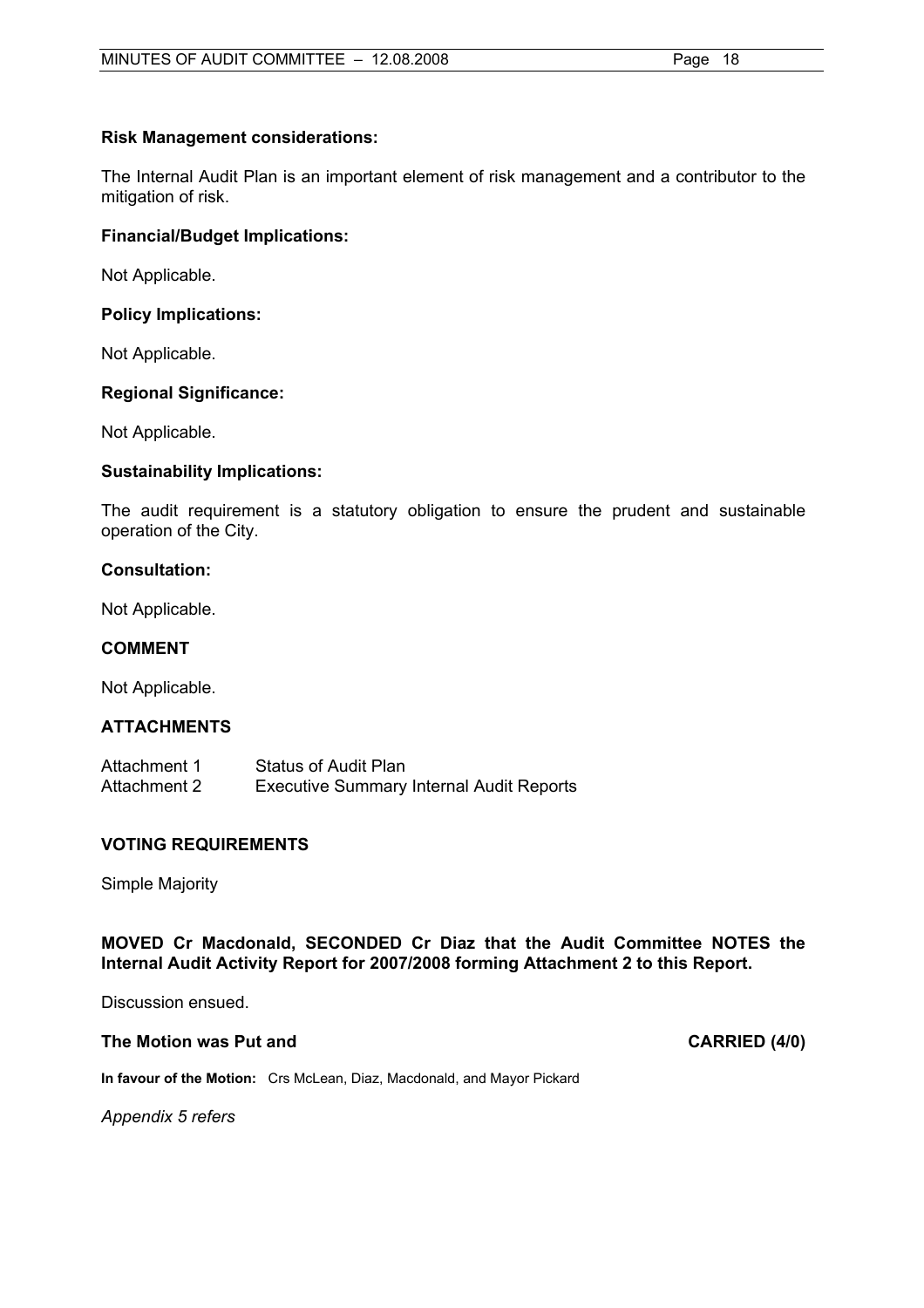# **ITEM 9 APPOINTMENT OF EXTERNAL MEMBER OF AUDIT COMMITTEE - [50068]**

**WARD:** All

**RESPONSIBLE** Mr Mike Tidy **DIRECTOR:** Corporate Services

# **PURPOSE**

For the Committee to consider whether or not to recommend Council proceed with filling the vacancy of External Member on the Audit Committee.

## **EXECUTIVE SUMMARY**

The Terms of Reference of the Audit Committee provide for an external member, i.e. not a Council member or staff member, to be appointed to the Audit Committee. The Council appointed an external member to the Committee at its meeting in December 2007. Subsequently the appointee resigned in May 2008. It is recommended that Council proceeds to fill the vacancy.

*That the Audit Committee RECOMMENDS that Council:* 

- *1 NOTES the resignation of Mr Peter Smith as external member of the Audit Committee;*
- *2 APPROVES advertising and inviting applications for the vacancy of External Member on the Audit Committee from residents who are on, or are eligible to be on, the City of Joondalup electoral roll.*

# **BACKGROUND**

The City of Joondalup's Audit Committee Charter in Section 4 deals with Membership and provides for the appointment of one representative to the Audit Committee who is external to the operations of the City of Joondalup. In August 2006 Council amended the Audit Committee Charter in relation to the external member representative to include a new clause 4.7

*"When appointing the external member to the Audit Committee as detailed within the Audit Charter, the Council may prefer to appoint a person who is enrolled to vote in the elections for the City of Joondalup in accordance with the provisions of the Local Government Act, 1995".* 

In September 2006 the position of external member on the Audit Committee was advertised in the West Australian with expressions of interest sought from suitably qualified and experienced persons. Only one response was received which was not considered suitable and the application was declined.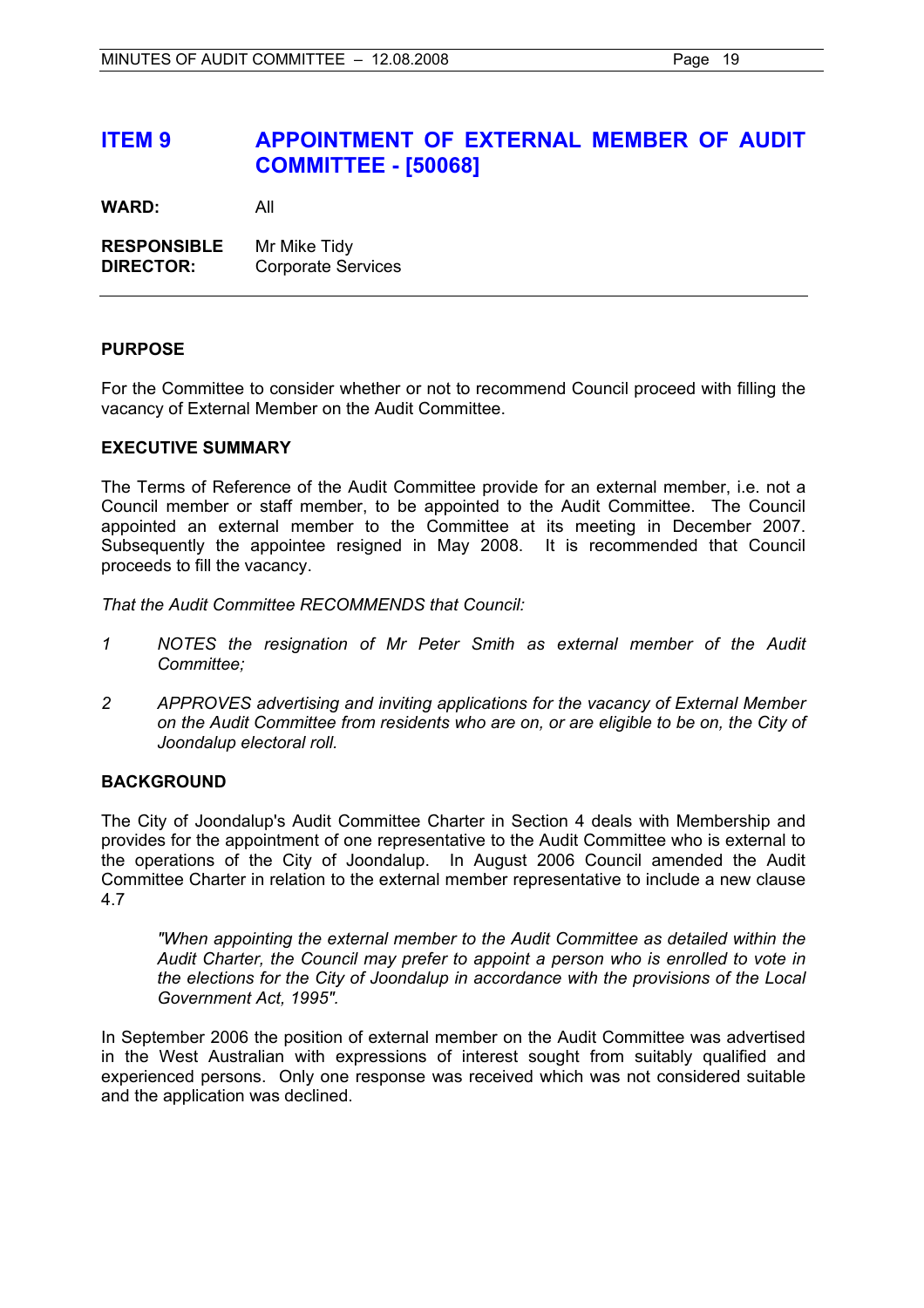Council at its meeting of 27 March 2007 (CJ043-03/07-03/07 Minutes of Audit Committee Meeting held on 6 March 2007) resolved:

*"That the City READVERTISES for an external member representative on the Audit Committee for the term October 2007 to October 2009 in the Joondalup and Wanneroo Times only."*

Subsequently the advertisements resulted in three responses. These were considered by the Committee at its meeting on 4 December 2007 and its recommendation to appoint an external member was accepted by Council on 14 December 2007.

Although there is capacity within the Terms of Reference of the Committee to consider paying a fee to the external member, this had not been contemplated at the time of the appointment. Subsequently this became an issue for the appointee who resigned.

# **DETAILS**

## **Issues and options considered:**

The are two options:

- 1 Further pursue the issue of appointing an external member to the Committee, or
- Recommend to Council that no appointment be pursued and that the position remain vacant.

If option 1. is accepted then potentially there could be two sub options being:

- 1 Re-running the process again ie. advertise etc, or
- 2 Revisit the two unsuccessful applicants from the previous occasion with a view to offering the appointment to one of them.

# **Link to Strategic Plan:**

Links to the Key Focus Area of Leadership and Governance

1.1 Objective: To ensure that the processes of local governance are carried out in a manner that is ethical, transparent and accountable.

# **Legislation – Statutory Provisions:**

Section 5.8 of the Local Government Act 1995 provides for a local government to establish a committee to assist Council.

Division 7.1A of Part 7 of the Local Government Act 1995 deals with the establishment, membership, decision-making and duties that a local government can delegate to an Audit Committee.

The Local Government (Audit) Regulations 1996 also includes provisions, which deal with the functions of an Audit Committee.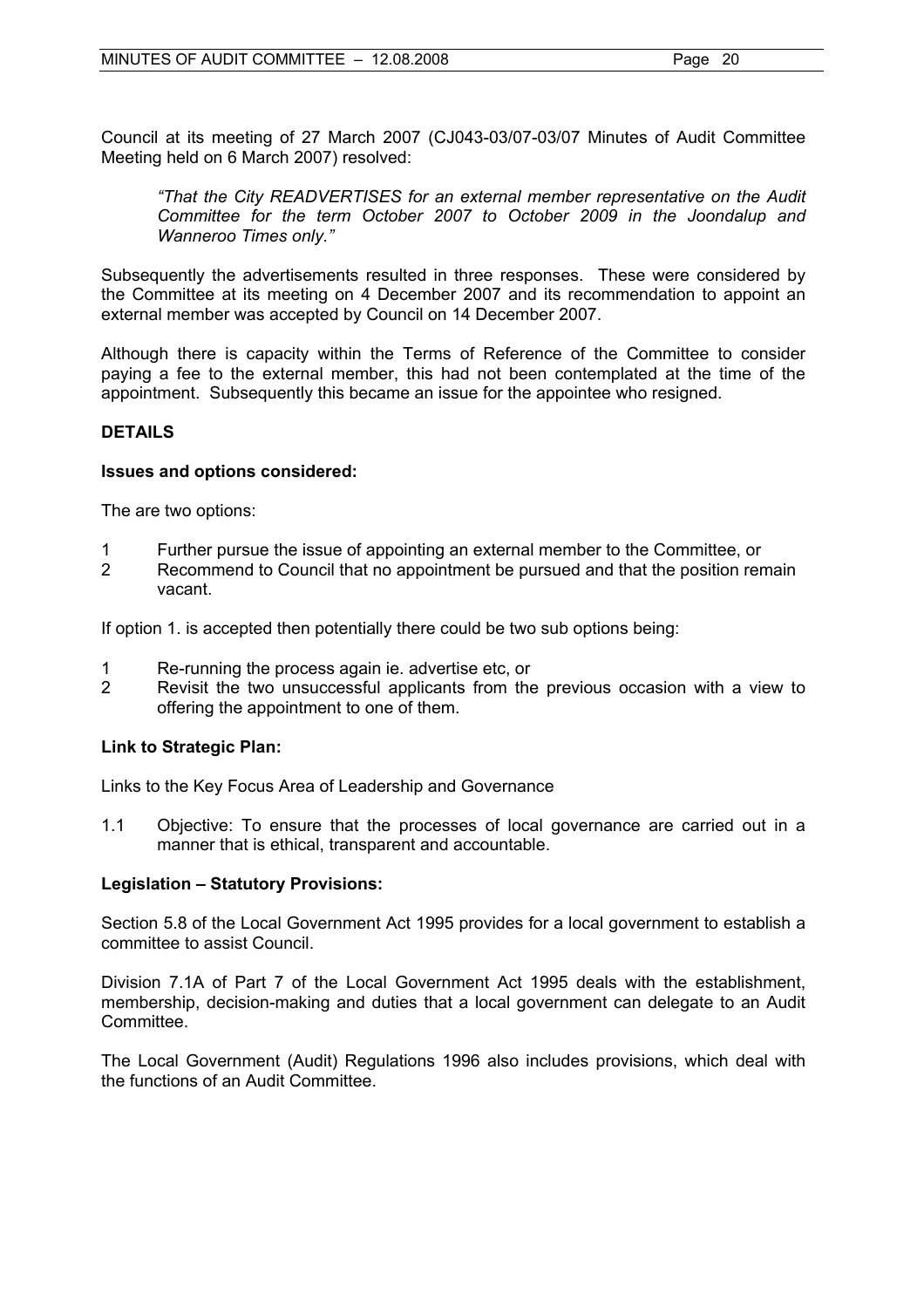# **Risk Management considerations:**

The Audit Committee is an important element of risk management and a contributor to the mitigation of risk. It plays a significant oversight role. Having an external member on that Committee adds an additional element to that oversight role by bringing a focus that is not influenced by other issues before Council. It offers the opportunity for input from a fresh perspective.

# **Financial/Budget Implications:**

Not Applicable.

# **Policy Implications:**

There is an Audit Committee Charter, which makes provision for the objectives, functions and operation of the Audit Committee. Section 4 of the Charter sets out provisions in relation to membership and that includes clauses making provision for the appointment of an external member to the Audit Committee.

# **Regional Significance:**

Not Applicable.

# **Sustainability Implications:**

The Audit Committee plays a role in providing financial oversight of the City's activities and thereby helps to secure the long-term financial sustainability of the City.

## **Consultation:**

Not Applicable.

# **COMMENT**

It is felt that the external member of the Audit Committee does add an additional element to the oversight role by bringing a focus that is not influenced by other issues before Council. It offers the opportunity for input from a fresh perspective. It is recommended that the Committee recommends to Council that the filling of the vacancy for the external member of the committee be pursued.

The previous advertising process was run nine months ago. Given that length of time it is recommended that the approach be to advertise again in the local press for City of Joondalup residents to nominate for external member of the Audit Committee which is an unpaid position.

# **ATTACHMENTS**

Attachment 1 Audit Committee Charter

# **VOTING REQUIREMENTS**

Simple Majority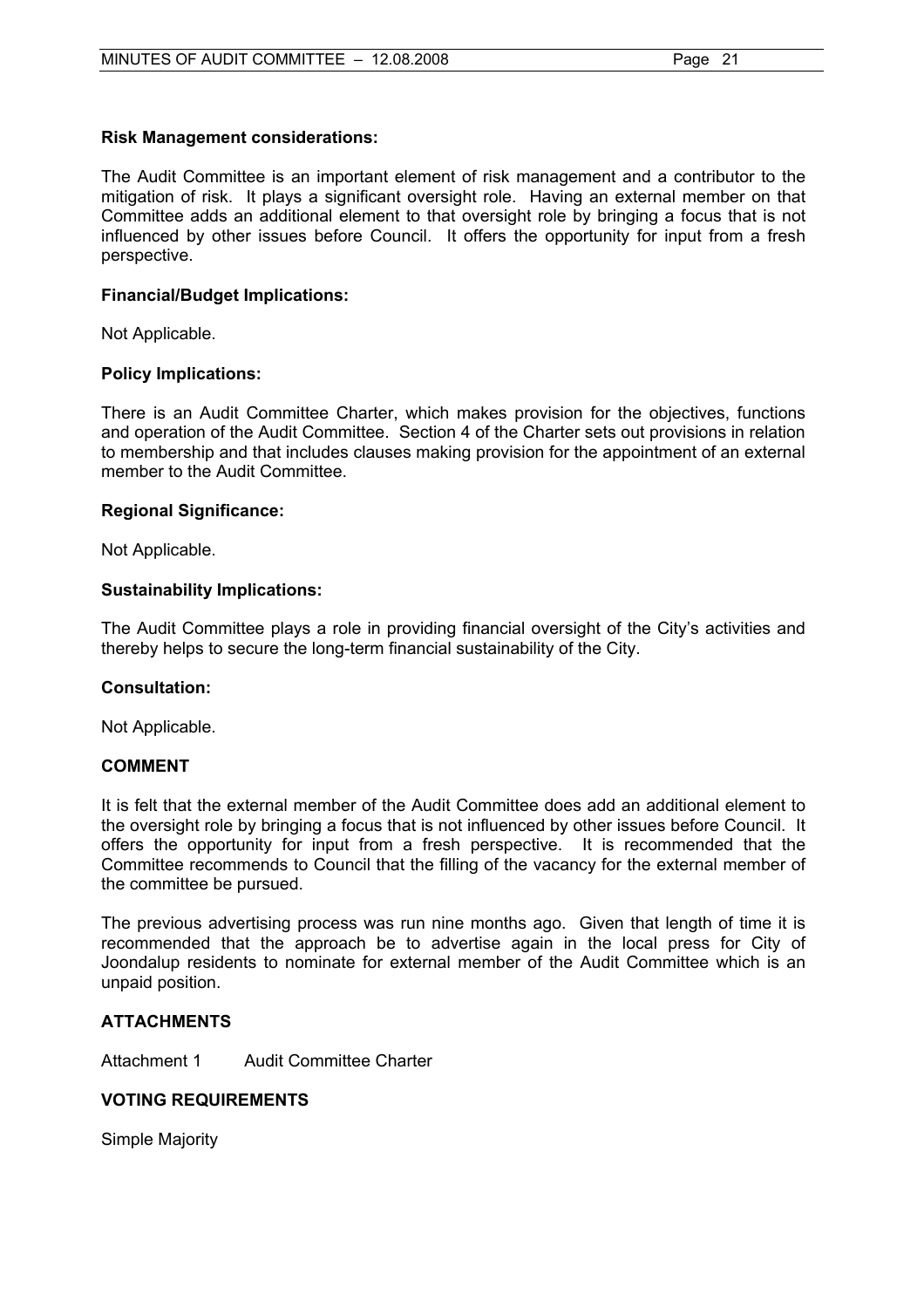**MOVED Mayor Pickard, SECONDED Cr McLean that the Audit Committee RECOMMENDS that Council:** 

- **1 NOTES the resignation of Mr Peter Smith as the external member of the Audit Committee;**
- **2 APPROVES advertising and inviting applications for the vacancy of External Member on the Audit Committee from residents who are on, or are eligible to be on, the City of Joondalup electoral roll.**

**The Motion was Put and CARRIED (4/0)** 

**In favour of the Motion:** Crs McLean, Diaz, Macdonald, and Mayor Pickard

*Appendix 6 refers* 

# **ITEM 10 HALF YEARLY REPORT - WRITE OFF OF MONIES - (1 JANUARY 2008 – 30 JUNE 2008) - [07032]**

**WARD:** All

**RESPONSIBLE** Mr Mike Tidy **DIRECTOR:** Corporate Services

# **PURPOSE**

To report to the Audit Committee on monies written off under delegated authority.

# **EXECUTIVE SUMMARY**

The amount written off under delegated authority during the six months ended on 30 June 2008 totalled \$6,678.58. Out of the total sum \$5,182.11 represented small amounts of unpaid rate charges the recovery of which was considered prohibitive plus an amount of \$1,496.47 representing reconciliation difference that could not readily be identified.

 *It is recommended that the Audit Committee receives the report of amounts written off under delegated authority for the period January to June 2008.*

## **BACKGROUND**

Section 6.12 (1)(c) of the Local Government Act 1995 (the Act) grants the Council the power to write off any amount of money owing to the City.

By authority of section 5.42 of the Act, the Council delegated this authority to the Chief Executive Officer, who in turn, under section 5.44, delegated his authority to nominated employees, up to the limits provided in the instrument of delegation.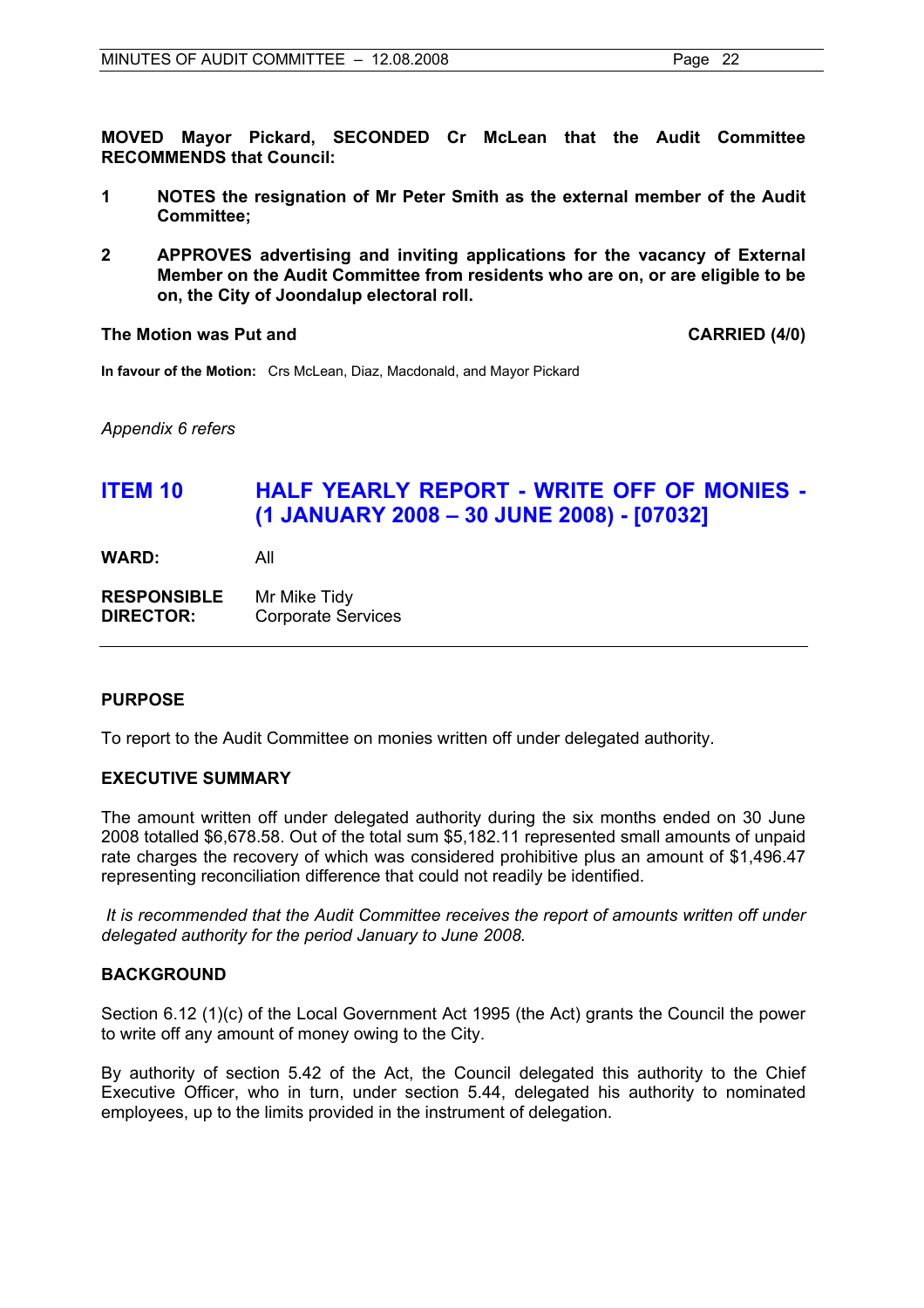# **DETAILS**

## **Issues and options considered:**

At its meeting held on 6 June 2006 (CJ 079-06/06) Council approved -inter alias- to delegate to the CEO the authority to write- off monies owed to the City, subject to a report being provided to the Audit Committee on a six (6) monthly basis on the exercise of this delegation for amounts between \$100 and \$20,000.

During the six month period ending 30 June 2008 a total amount of \$6,678.58 was written off. An amount of \$5,182.11 was made up of numerous items of small rates balances representing in the main rounding decimals or penalty interest charged for a few days late payment where ratepayers did not pay the penalty and the cost of collection was, for all not economical.

The rates charges written off however, included two items of \$102 each representing half the disputed legal cost incurred in collecting the rate levied on two properties, which the City agreed to waive as part of a settlement agreement with the rate payers involved.

In addition, an amount of \$1,496.47 of unreconciled differences, mainly between the rates and the accounting records was also written off during the period after extended investigative efforts to identify the difference were unsuccessful. It is suspected that a change of posting controls between the two systems which occurred during the period lead to this difference which proved to be hard to trace.

# **Link to Strategic Plan:**

Key Focus Area: Leadership and Governance.

## **Legislation – Statutory Provisions:**

Section 6.12 (1)(c) of the Local Government Act 1995

## **Risk Management considerations:**

Amounts written off are small in value and are either unrecoverable or uneconomical to recover, none of which represents a noteworthy financial risk to the City.

## **Financial/Budget Implications:**

Rates adjustment and corrections are charged back to the rate account originally credited. An expense provision is created to account for unrecoverable debts, none of which is financially material.

## **Policy Implications:**

Delegation of Authority.

## **Regional Significance:**

Not Applicable.

# **Sustainability Implications:**

Not Applicable.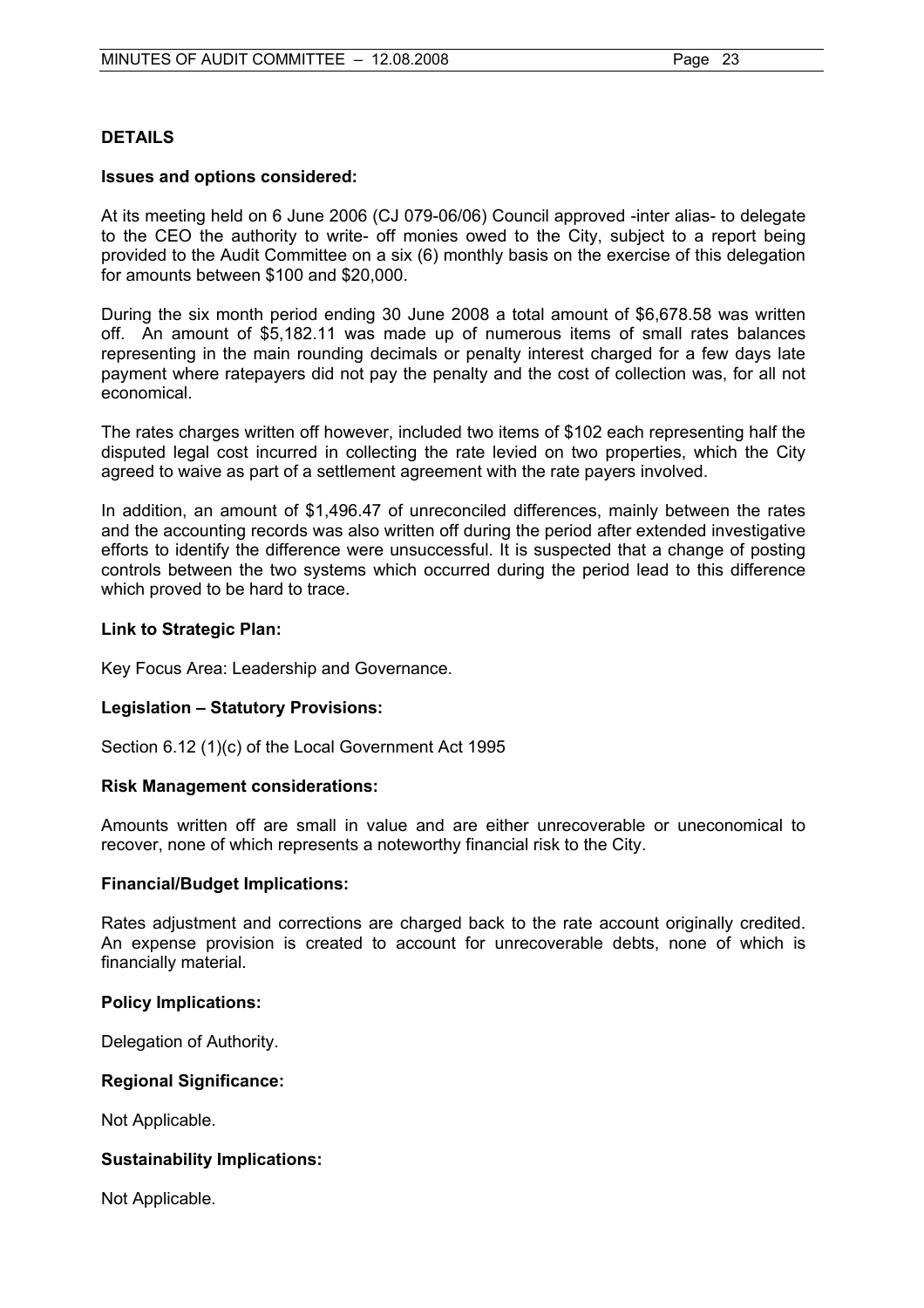# **Consultation:**

Not Applicable.

# **COMMENT**

Monies written off under delegated authority totalled \$6,678.58, of which 2 items totalling \$204.15 were over the reporting limit of \$100. This included a reconciliation difference of \$1,496.47. No amount is written off without exhaustive investigation and /or collection effort unless the cost of which become un-economical.

# **ATTACHMENTS**

Nil.

# **VOTING REQUIREMENTS**

Simple Majority

**MOVED Cr McLean, SECONDED Cr Diaz that the Audit Committee RECEIVES the report of monies written off under delegated authority for the period 1 January 2008 to 30 June 2008.** 

## **The Motion was Put and CARRIED (4/0)**

**In favour of the Motion:** Crs McLean, Diaz, Macdonald, and Mayor Pickard

# **ITEM 11 HALF YEARLY REPORT – CURRENT CONTRACTORS CUMULATIVE COSTS (1 JANUARY 2008 TO 30 JUNE 2008 – [07032]**

**WARD:** All

**RESPONSIBLE** Mr Mike Tidy **DIRECTOR:** Corporate Services

## **PURPOSE**

The purpose of this report is to provide the Audit Committee with details of current Contractors cumulative costs for the period January 2008 to June 2008 compared to estimates reported at tender acceptance by the Council or the CEO under delegated authority.

# **EXECUTIVE SUMMARY**

The schedule of current Contracts with details of cumulative costs per Contractor for the period between January 2008 and June 2008 is provided in Attachments 1 and 2.

*It is recommended that the Audit Committee NOTES the report detailing current Contractors cumulative costs for the period January 2008 to June 2008 compared to estimates reported at tender acceptance forming Attachments 1 and 2 to this Report.*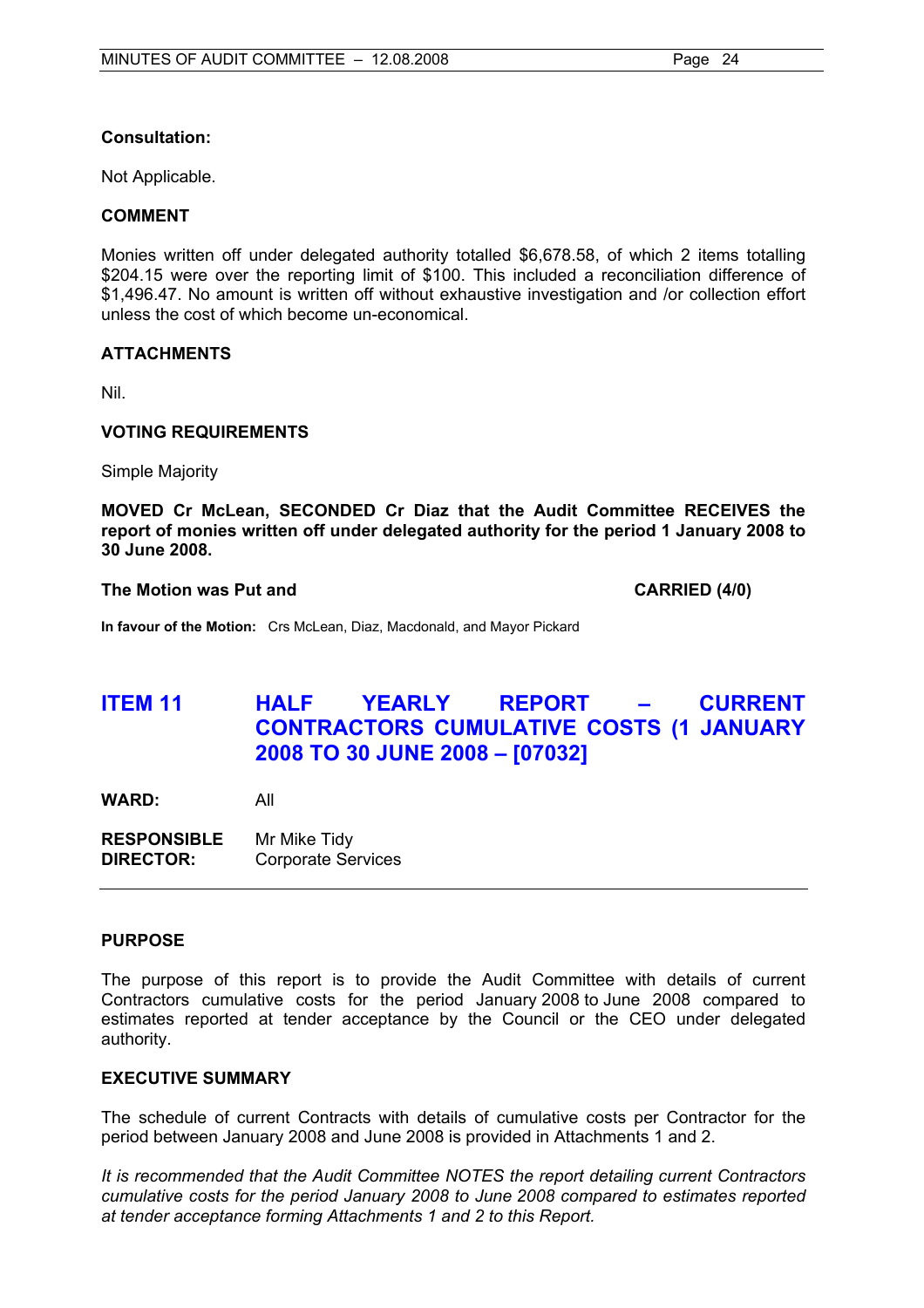# **BACKGROUND**

At the Audit Committee meeting held on 16 August 2007, it was requested that information be provided to the Committee on actual expenditure on contracts compared to the estimates reported originally when the Contract was awarded. Only significant variances either as a percentage or as a dollar value need to be reported

# **DETAILS**

Reports are to be provided to the Committee on a half yearly basis (January to June and July to December) detailing all current Contracts with cumulative expenditure against approved amount for each Contractor.

# **Issues and options considered:**

The report detailing cumulative costs for current Contracts approved by either Council or the CEO under delegated authority is provided at Attachments 1 and 2.

# **Link to Strategic Plan:**

Key Focus Area: Leadership and Governance.

# **Legislation – Statutory Provisions:**

Not Applicable.

## **Risk Management considerations:**

Not Applicable.

## **Financial/Budget Implications:**

In accordance with each individual Contract and approved budget limits.

## **Policy Implications:**

Not Applicable

# **Regional Significance:**

Not Applicable

# **Sustainability Implications:**

Not Applicable.

# **Consultation:**

Not Applicable.